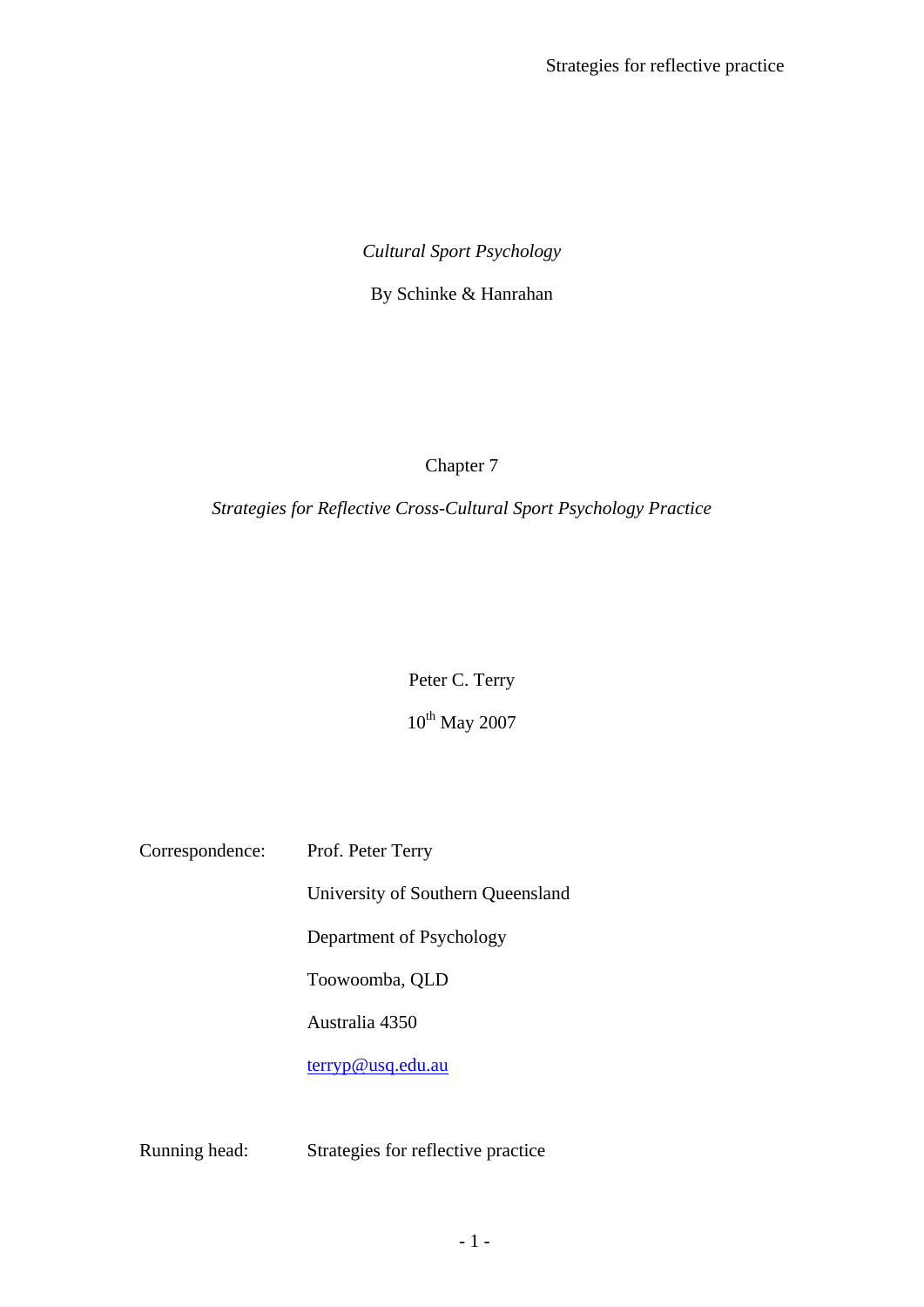Sport psychologists, in their work as applied practitioners, face a very challenging yet rewarding task in trying to help individual athletes or teams fulfil their athletic potential. For any athlete, there are potentially a wide range of internal and external forces to consider that can exert influence upon performance and psychological wellbeing. The list of factors that impinge upon individual performance grows considerably once the complexities of group dynamics are added, such that when working with teams our professional skills are likely to be severely tested at times. Take this complex challenge and put it into a completely new cultural context and the complexity grows still further; indeed the ground may appear to shift beneath your feet. This chapter has been written to provide guidance for sport psychology practitioners who have occasion to work cross-culturally and who recognise that cultural differences may necessitate significant changes to their normal way of operating.

Such changes may extend beyond merely adopting a flexible approach to interactions and encompass a more fundamental re-evaluation of how to *do* sport psychology. According to Kontos and Breland-Noble (2002), applied sport psychology "has traditionally been practiced from an ethnocentric, white male perspective" (p. 297), and it is only recently that multicultural dimensions of sport psychology practice have begun to be explored more fully (see Martens, Mobley, & Zizzi, 2000). The traditional dominance of North American and European cultural perspectives in the field has served to characterize sport psychology practice in a way that may be of only limited relevance to the majority of cultural contexts throughout the world. The contents of this chapter will draw on my experiences over a period of nearly 25 years working as an applied practitioner with athletes and coaches of many different nationalities and diverse cultures. These experiences include living and

- 2 -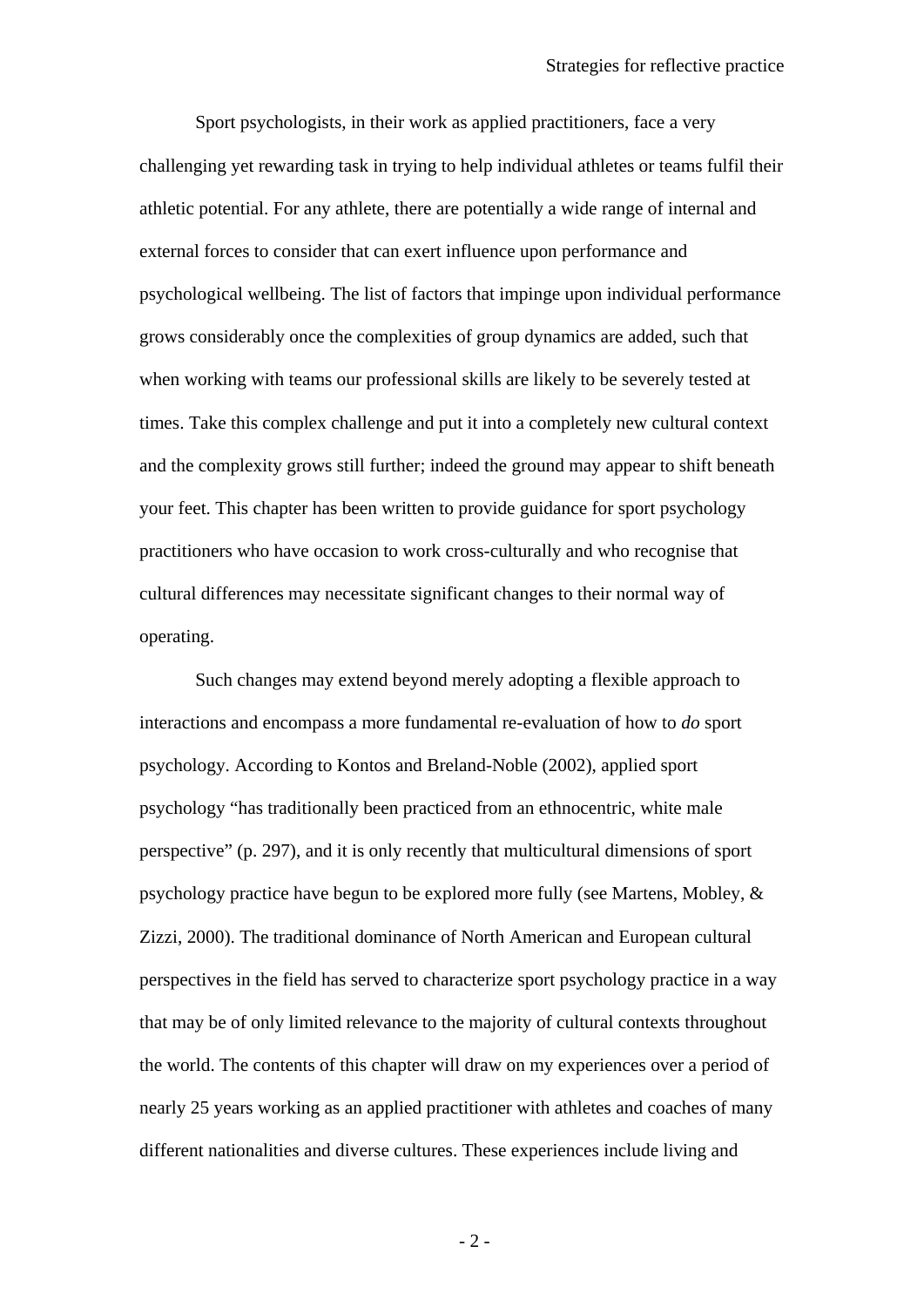<span id="page-2-0"></span>working as a sport psychologist in Australia, Brunei, Canada, and the United Kingdom, plus working with individuals and teams from countries as varied as China, Germany, India, Kazakhstan, Korea, Malaysia, Russia, Singapore, South Africa, Ukraine, and the United States.

Culture, by definition, pervades all aspects of human functioning, referring to patterns of language, thoughts, actions, customs, beliefs, courtesies, rituals, manners, interactions, roles, expected behaviors, and values associated with race, ethnicity, and religion (Ford,  $2003$ )<sup>[1](#page-2-0)</sup>. The weight of evidence in support of cross-cultural differences across a wide range of variables that sport psychologists typically see as salient when dealing with athletes, is overwhelming. Researchers in the area have identified cultural influences on processes as diverse as athlete identity (Hale, James, & Stambulova, 1999), attributions of success and failure (Hallahan, Lee, & Herzog, 1997; Si, Rethorst, & Willimczik, 1995), coping style (Hoedaya & Anshel, 2003), goal orientations (Isogai, Brewer, Cornelius, Etnier, & Tokunaga, 2003; Papaioannou, 2006), participation motives (Kolt et al., 1999), preferred coaching behavior (Bolkiah & Terry, 2001; Chelladurai, Inamura, Yamaguchi, Oinuma, & Miyauchi, 1988; Terry, 1984), regulation of emotions (Mesquita & Frijda, 1992), responses to athletic retirement (Stambulova, Stephan, & Jäphag, 2007), and social physique anxiety (Isogai, Brewer, Cornelius, Komiya, Tokunaga, & Tokushima, 2001). In short, it is very clear that cultural influences and psychological responses are closely linked.

Given these acknowledged cross-cultural differences it is hardly surprising that athletes from various cultures would tend to respond differently to the work of a sport psychologist. Indeed, Martin, Lavallee, and Kellmann (2004) demonstrated

 $\overline{a}$ 

 $<sup>1</sup>$  It is acknowledged that the terms culture and multiculturalism can be used in reference to sexual</sup> orientation and disability as well as race, ethnicity and religion (e.g., Pope, 1995). However, for the purposes of this chapter, the term culture will be used primarily in reference to distinct racial, ethnic and/or religious groups.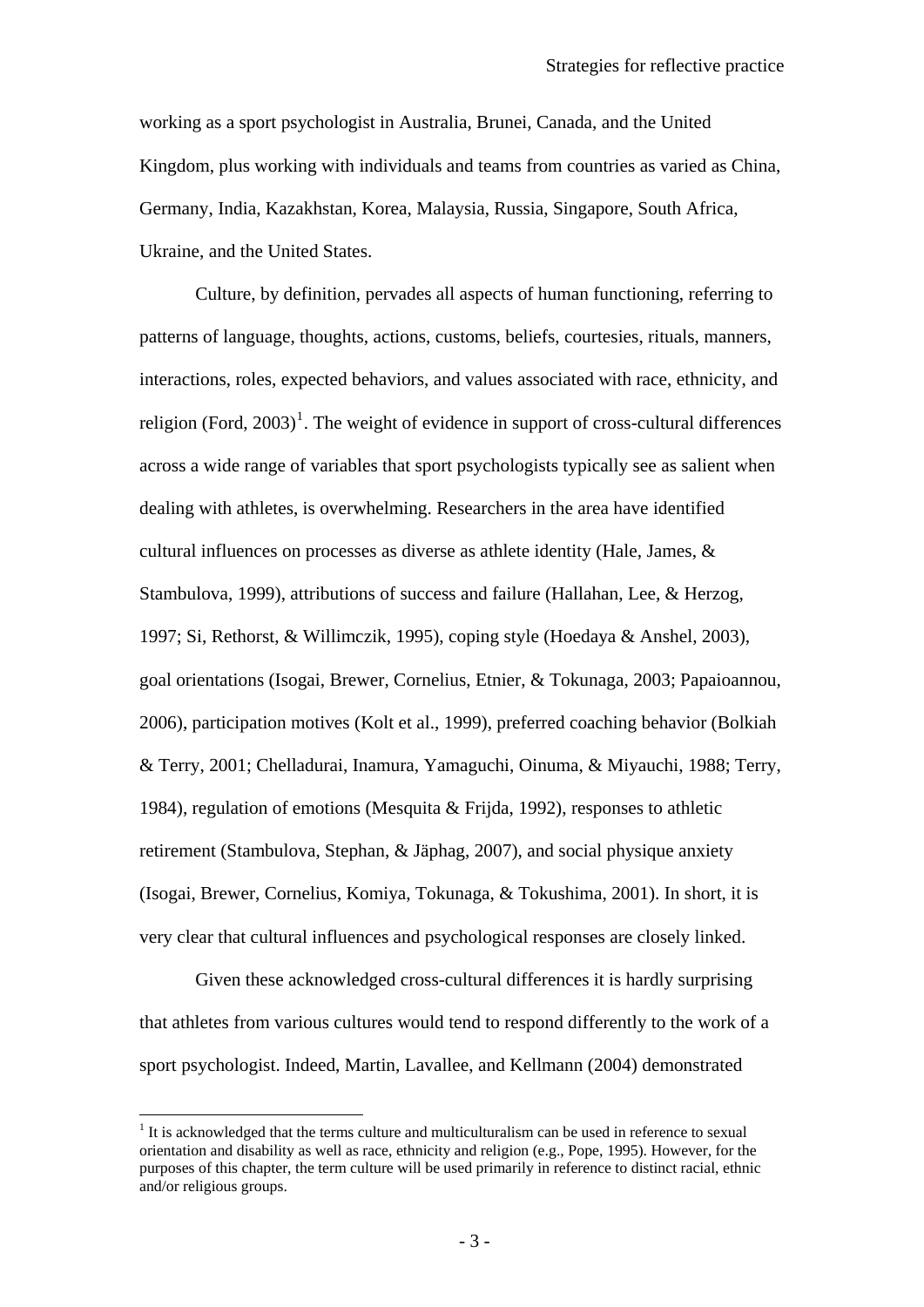differing attitudes towards sport psychology consulting associated with different cultures, even after having controlled for previous experience of sport psychology. A cultural dimension has also been identified in terms of the psychological skills that athletes might typically have learnt. For example, Xinyi, Smith, and Adegbola (2004) showed significant cross-cultural variations across a range of mental toughness dimensions among professional athletes from China, North America, Nigeria and Singapore. Similarly, Cox and Liu (1993) showed cross-cultural differences in selfreported psychological skills among athletes from China and the United States.

Athletes from different cultures have also been shown to vary significantly in the extent to which they use various psychological techniques (e.g., Heishman & Bunker, 1989), while Anshel, Williams and Hodge (1997) showed that cultural differences accounted for 95% of the dispersion in how athletes coped with stressful events in sport. Given that helping athletes to cope with the stress of competition is generally seen as a central focus for applied sport psychology practitioners, this finding is particular germane for those faced with a new cultural context and points to the need for practitioners to gain a good understanding of the cultural influences upon the athletes with whom they are working.

The present chapter is structured to first provide a theoretical framework for reflective practice as a sport psychologist working in different cultural contexts. It then addresses a range of issues that may be encountered when working in diverse cultural settings, exploring such issues as gaining entry into a *new* world, being faced with a new set of values, attitudes, priorities, behavioral norms and linguistic challenges, and finding ways to effectively adapt existing professional practices to a novel cultural context. After discussing and reflecting on these cross-cultural differences, a series of recommended general strategies will be provided to assist the

- 4 -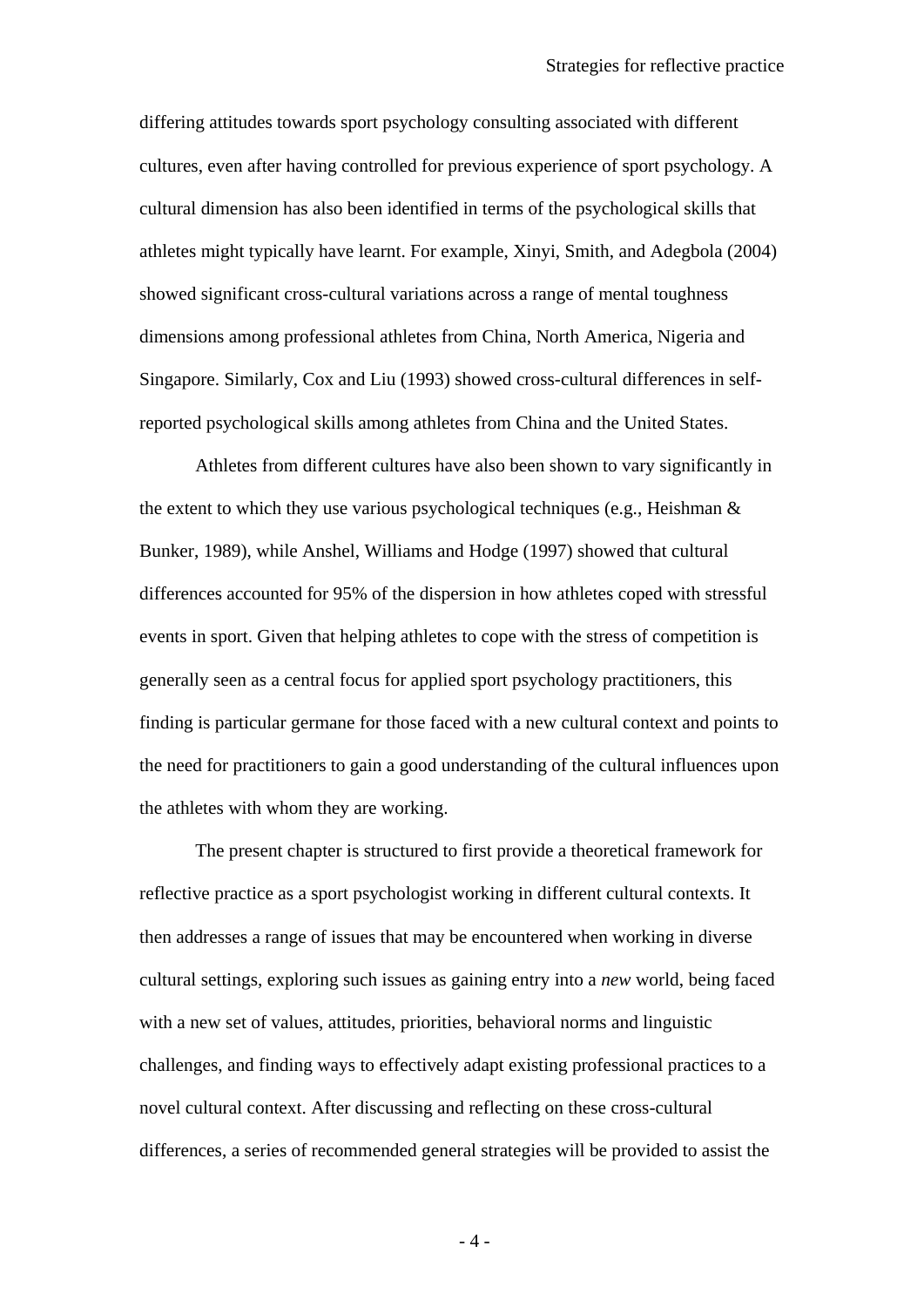sport psychologist working cross-culturally. Throughout the chapter, examples of cross-cultural issues and recommended strategies will be drawn from my practitioner experience at four Olympic Summer Games in Barcelona, Atlanta, Sydney and Athens, three Olympic Winter Games in Albertville, Lillehammer and Nagano, three South East Asian Games in Brunei, Vietnam and Thailand, the 2006 Asian Games in Qatar, and more than 50 other international sporting events.

## A Model of Reflective Practice

Professionals in the field of sport psychology have shown an increasing interest in *processes* that promote effective practice, whereas previously emphasis had tended to be on the *content* of psychological interventions (see Andersen, 2000). The ability of sport psychologists to build effective therapeutic alliances with athletes is often cited as an essential building block to effectiveness and, in turn, a willingness on the part of the practitioner to embrace a reflective practice approach has been proposed to be a major determinant of the success of this process. Anderson, Knowles and Gilbourne (2004) have produced a thorough and insightful overview of this area in which they defined reflective practice as "an approach to training and practice that can help practitioners explore their decisions and experiences in order to increase their understanding of and manage themselves and their practice" (p.189).

Clearly, there is an expanding literature that promotes the role of reflection among professional groups allied to physical activity and sport. Indeed, reflective practice is generally advocated for all professionals who have a critical need to understand the behavior of, and interact effectively with, those they are trying to support and/or educate. Among others, such groups include sport coaches (see Cushion, Armour, & Jones, 2003; Knowles, Gilbourne, Borrie, & Nevill, 2001;

- 5 -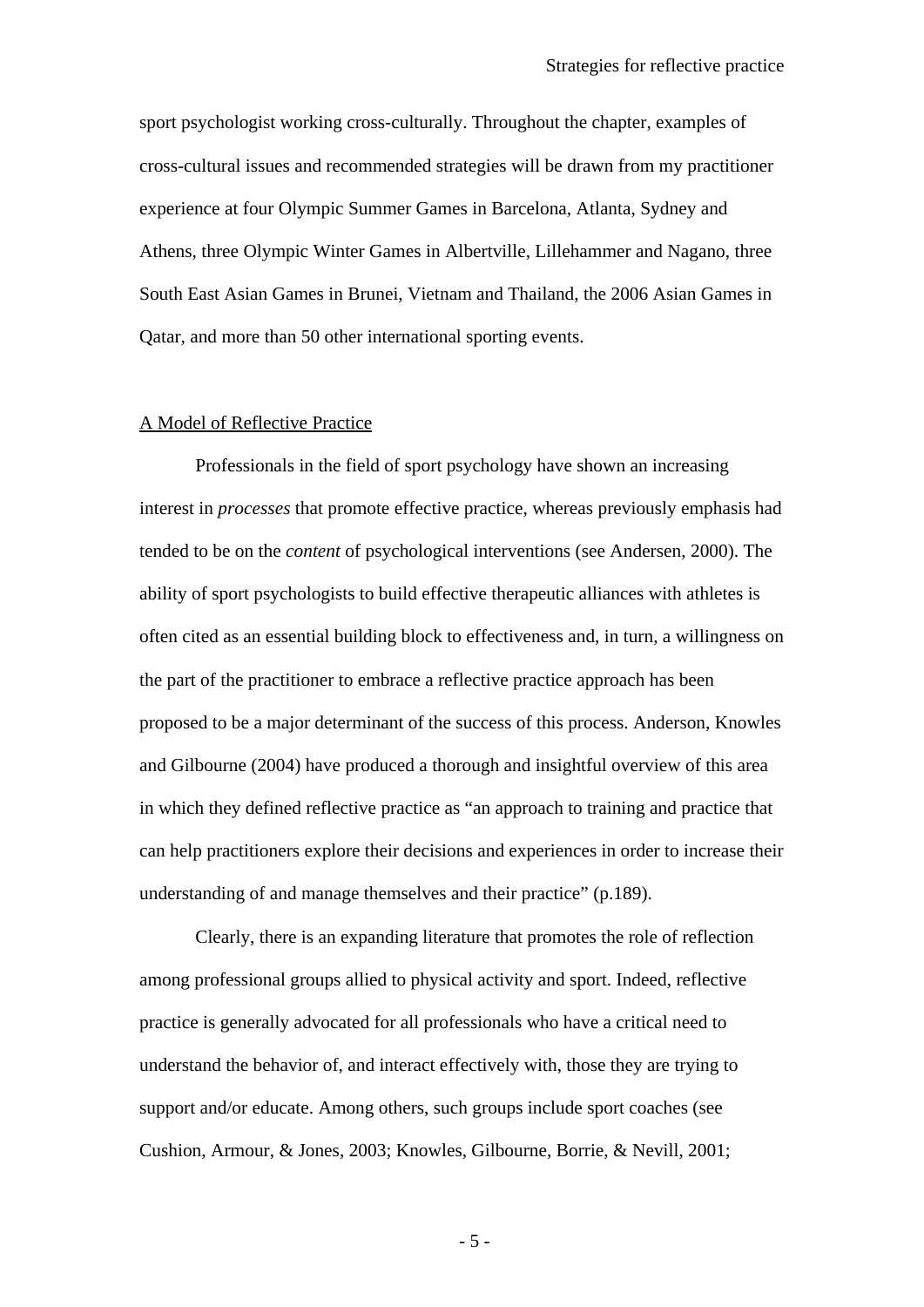Nelson & Cushion, 2006) and teachers (see Gibbs, 1998), as well as sport psychologists (see Anderson et al., 2004; Holt & Strean, 2001).

Several principles underpin a reflective practice approach to sport psychology. The first principle involves recognition that the personal characteristics of those functioning as psychologists exert a powerful influence on their effectiveness as practitioners (see Andersen, 2000). Psychologists are people first, practitioners second and therefore the cultural and personal values that they bring to a working alliance with an athlete inevitably influence the effectiveness of that relationship.

A second principle promotes the benefits of seeking self-knowledge of how, as practitioners, we might be perceived by those athletes and coaches we seek to help. The Scottish poet, Robert Burns, once wrote, "O wad some Power the giftie gie us, to see oursels as ithers see us!" which roughly translated means "It would be wonderful to have the gift to see ourselves as others see us!" An inherent advantage of adopting a reflective approach to analysing the effectiveness of consultations with athletes is the progressive acquisition of self-awareness of the manner in which we are perceived by others.

A third principle of reflective practice was elaborated by Martindale and Collins (2005), who made the point that the nature and extent of the direction provided by practitioners tends to reflect their own theoretical orientation and professional philosophy. For example, practitioners whose approach has cognitivebehavioral roots are likely to be more directive and to provide more psycho-education or mental skills training than those with a humanistic perspective. However, it is quite possible that practitioners, especially those with wide-ranging experiences, are able to adopt different perspectives for different scenarios, perhaps being directive with less

- 6 -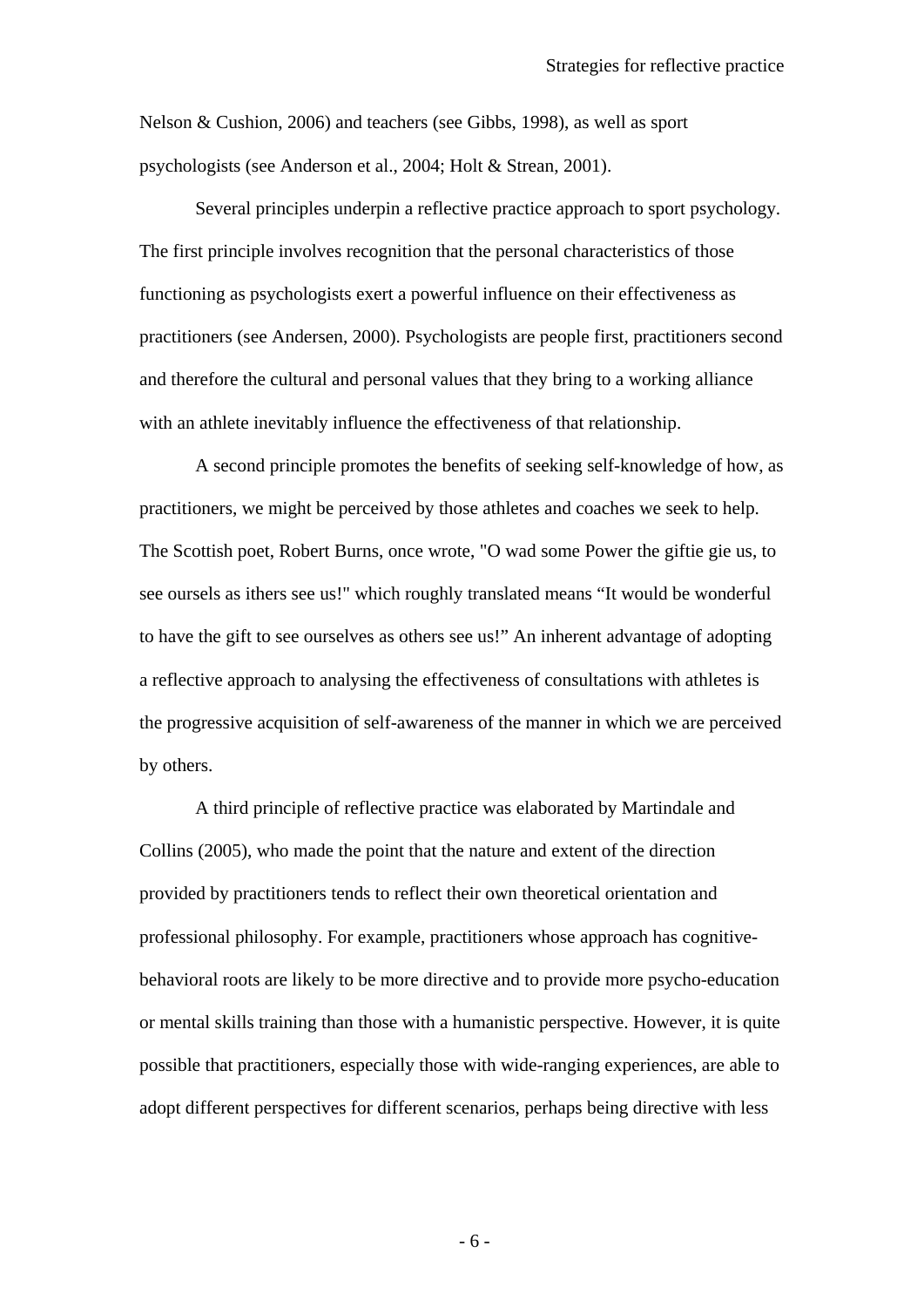experienced athletes and more person-centered with athletes with a greater range of life and competition experiences.

A model to guide the process of reflective practice is presented in Figure 1. This 6-stage model, developed by Gibbs (1988), is useful both for providing a framework for practitioners to reflect on the relative effectiveness of consultations with athletes, as proposed by Anderson et al. (2004), and also as a framework for athletes to learn competition skills by reflecting back on their own athletic performances. The six stages are straightforward and require little explanation beyond perhaps exemplifying them in a cross-cultural context.

Some years ago I was appointed to work with an international soccer team in Asia. They were coached by an "old school", former professional player from the English leagues. The coach was highly directive in his approach and very emotional in his treatment of players to the point where his own health was in danger of being compromised. Despite his passionate and often critical manner, or perhaps because of it, he managed to convey a deep sense of genuine concern and affection for his players that motivated them to greater effort and contributed to very successful results.

One of my first sessions with the players involved a group meeting to discuss a forthcoming game against a prominent rival team. Typically, such sessions are highly interactive and good humored, with lots of suggestions coming from the players themselves. On this occasion, the opposite was true. My questions about the strengths and weaknesses of the opposition team and how they might be countered or exploited (see *Game-plan Exercise*: Munroe, Terry, & Carron, 2002, p. 146-150) were greeted with a deathly hush and an apparent refusal to make eye contact. When this

- 7 -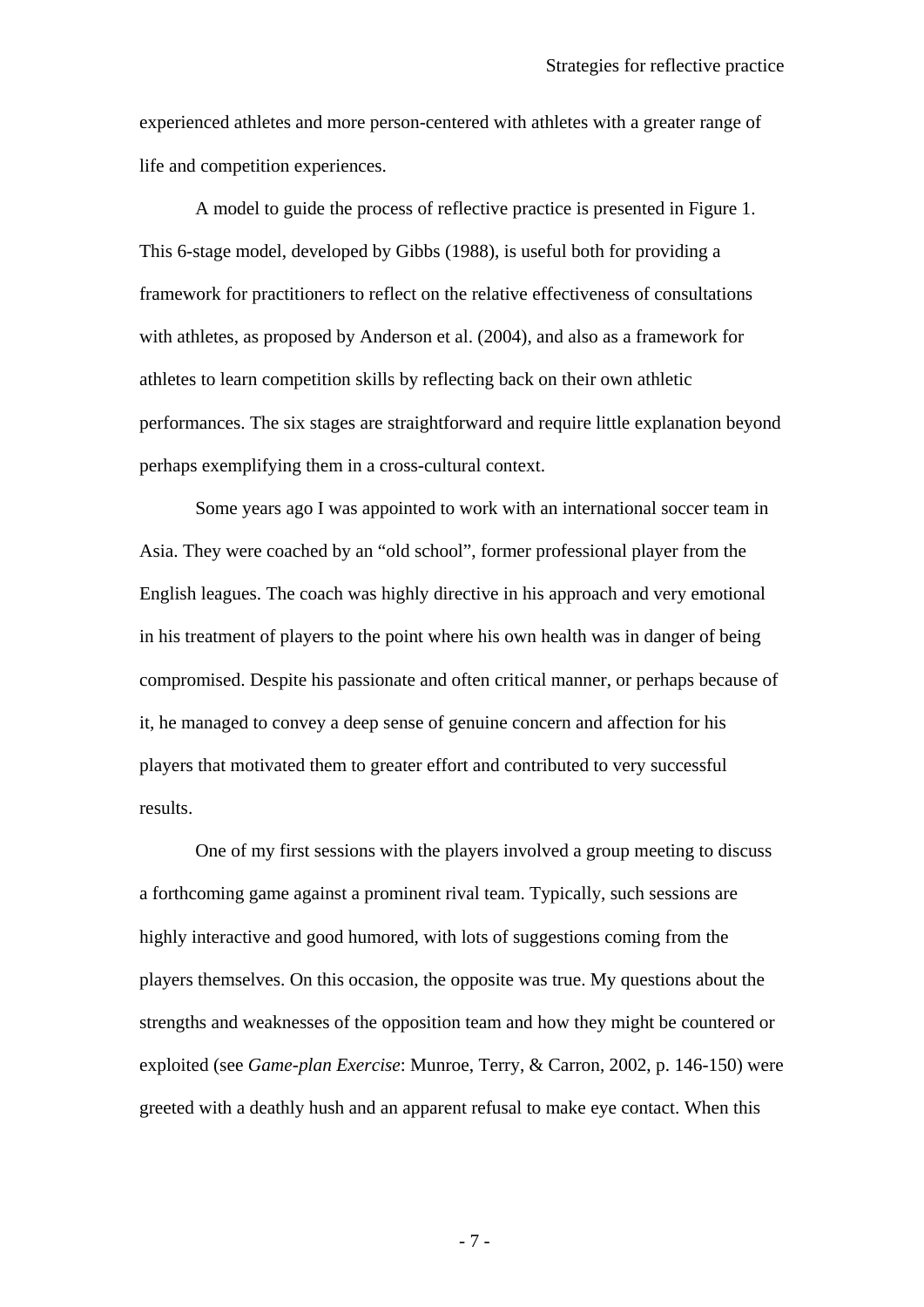happened (Stage 1) my thoughts (Stage 2) were that they were bored and/or unimpressed and, in consequence, I felt ineffective and incompetent.

To evaluate (Stage 3) and analyze (Stage 4) what had happened during this session, I turned for feedback to the head coach and his local assistant coach. I was initially puzzled that they were both grinning broadly as we discussed what had happened. "They didn't seem to respond very well to that" I ventured. "That's because no one's ever asked them what they think before" the coach replied "And more than that, they barely understood a word you said" he went on. The players were, I discovered, *kids from the kampong* (village kids) who were poorly educated and used to following instructions to the letter rather than being asked for suggestions. Their silence and lowered heads reflected shyness and respect rather than boredom.

I concluded (Stage 5) that I should have completed a lot more preparatory work with the players, notably getting to know them and winning their trust, before I asked them for their opinions in front of their coaches. My action plan (Stage 6) for the immediate future focused on identifying ways to break down the inherent power differential between me and the players by spending considerable time with them in environments in which they were comfortable, such as on the soccer field, over lunch, or around the pool table.

The benefits of reflective practice are particularly relevant for practitioners operating in an unfamiliar cultural context, who often find themselves unsure of the best way to address issues that arise. Typically, sport psychology training in North America, Europe and Australasia, encourages practitioners to function as systematic problem solvers who identify evidenced-based solutions and then apply clearlydefined techniques underpinned by well-established theories derived from the scientific process. Unfortunately, as Schön (1987) points out, practitioners are

- 8 -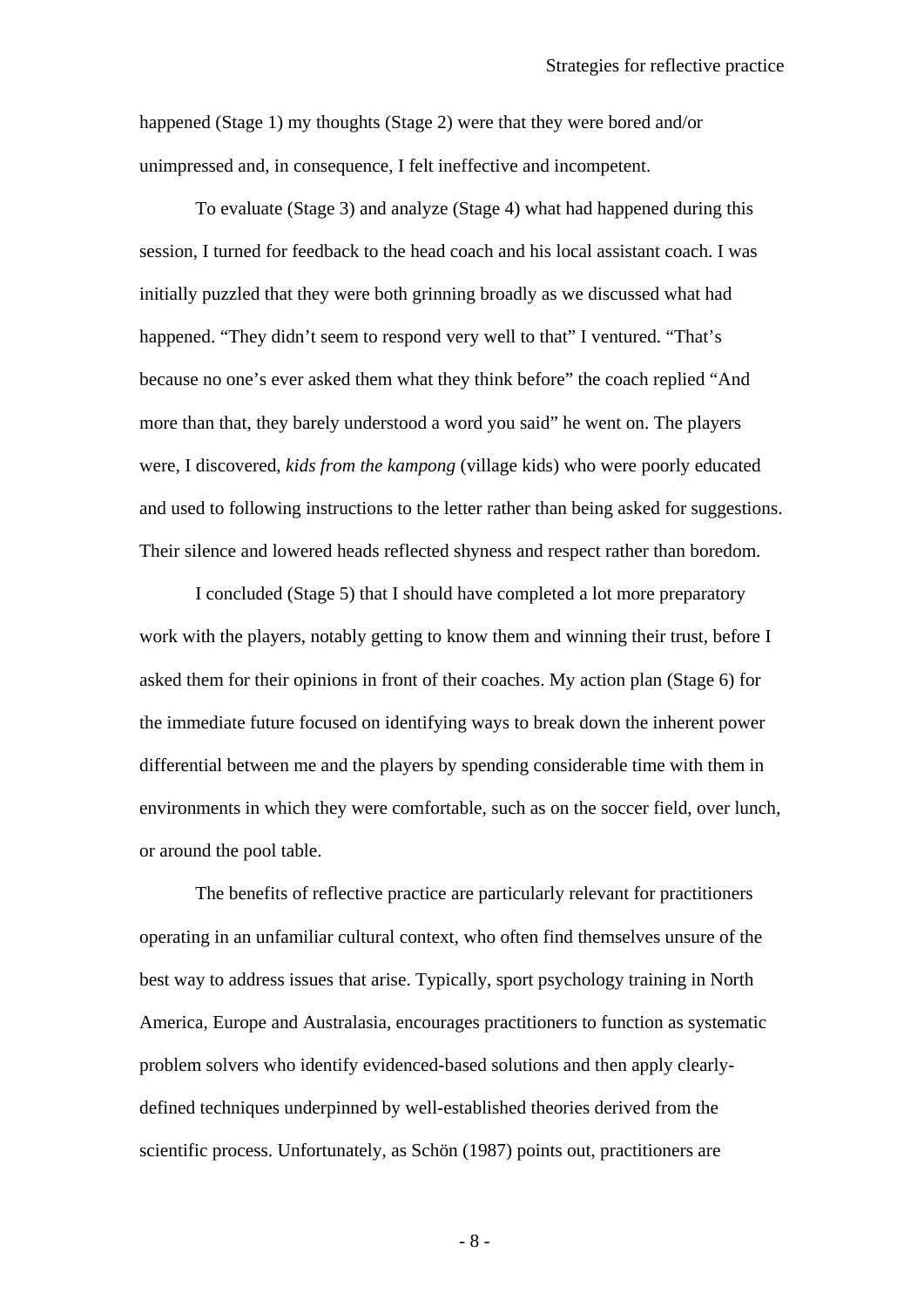frequently faced with situations in which a very broad array of forces impinge upon the practitioner's choice of an intervention intended to preserve performance and/or protect the psychological well-being of the individuals involved. In consequence, it is often far from clear which intervention is the most appropriate. This could be seen as the crossroads where art meets science, where successful melding of the two is a key determinant of the longevity of a practitioner's involvement with a particular team or individual client.

As Schön and others (e.g., Anderson et al., 2004; Knowles et al., 2001) have pointed out, the ability to take what we know about sport psychology and apply it, perhaps in a unique and previously untried manner, to meet the current challenges that we and those around us face, is the essence of understanding our craft. Using a reflective practice model to glean as much development of our professional skills as possible from interactions with clients is a valuable strategy used by many experienced practitioners either implicitly or through conscious effort to help them take incremental steps towards a better understanding of the craft of applied sport psychology.

## Common Cross-Cultural Issues Faced by Sport Psychologists

The reality of working as an applied practitioner in any sphere, especially in a competition environment and even more so in a new cultural context, may be very different from the text books or formal training you might have received in at least three ways. Firstly, in the emotional melting pot of intense competition, there is often an acute time pressure to identify and implement solutions to pressing issues, as though a message along the lines of "Okay hotshot, over to you. Solution please" is being sent. Secondly, presenting issues are very often multi-faceted and complex, and

- 9 -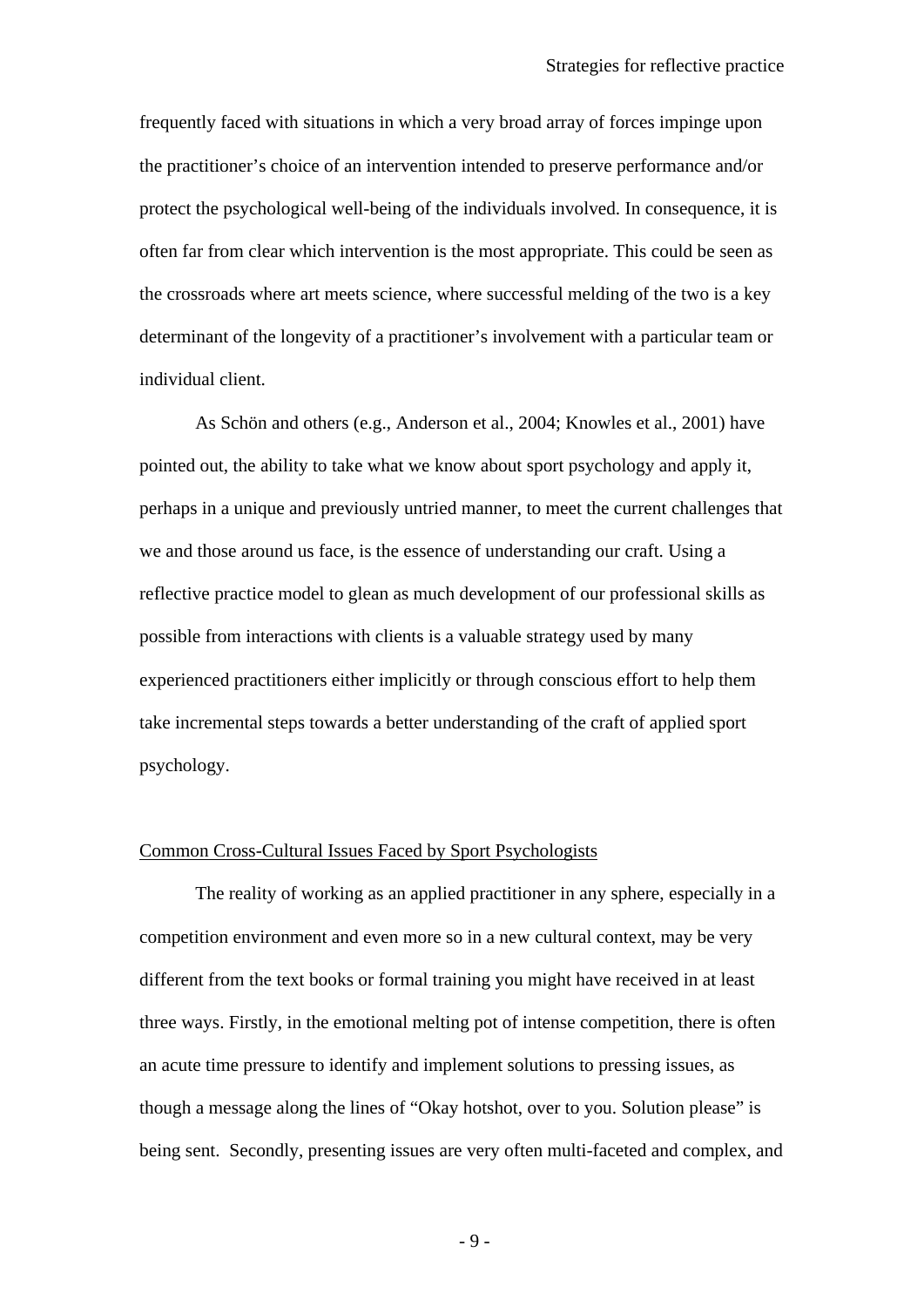do not fit readily into the context of examples found in the literature, thereby generating the feeling of flying without a compass. Thirdly, sport psychologists often operate from a base of poor contractual security, either with no contract at all or one of limited duration. Consequently, an acute feeling that your worth is constantly being judged pervades your every action, which may generate either a very conservative approach where you say very little for fear of doing the wrong thing (effectively crossing your fingers and hoping for the best) or, alternatively, abandoning your training and going for the grand intervention in the hope of cementing your reputation for ever more. Either way, it's an uncomfortable feeling and often enough to trigger a form of performance anxiety in the practitioner – the fear that you may not be as smart as your position as sport psychologist infers – a dissonance between self-image and external reality known in the business world as *Impostor Syndrome* (see Buchanan, 2006).

Sometimes the issue can apparently be as simple as an incompatibility in communication style between practitioner and athletes, although even this factor can be seen to have a strong cultural influence. For example, Schinke (2005) reflected on his career as a coach, struggling with communication to athletes from Asia, by whom he was perceived as "blunt, overly direct and insensitive" (p.1), yet in a very different cultural setting was seen as too reserved by athletes from South America. His selfreflections coincide with my own experiences of working as an applied practitioner in many different parts of the world and finding that my "normal" approach was greeted with surprise and confusion in some cultural contexts.

My western orientation, based in a tradition of self-determination and individual responsibility for athletic performance, even in a team setting, was sometimes perceived as a novel and strange philosophy to bring into, for example, a

 $-10-$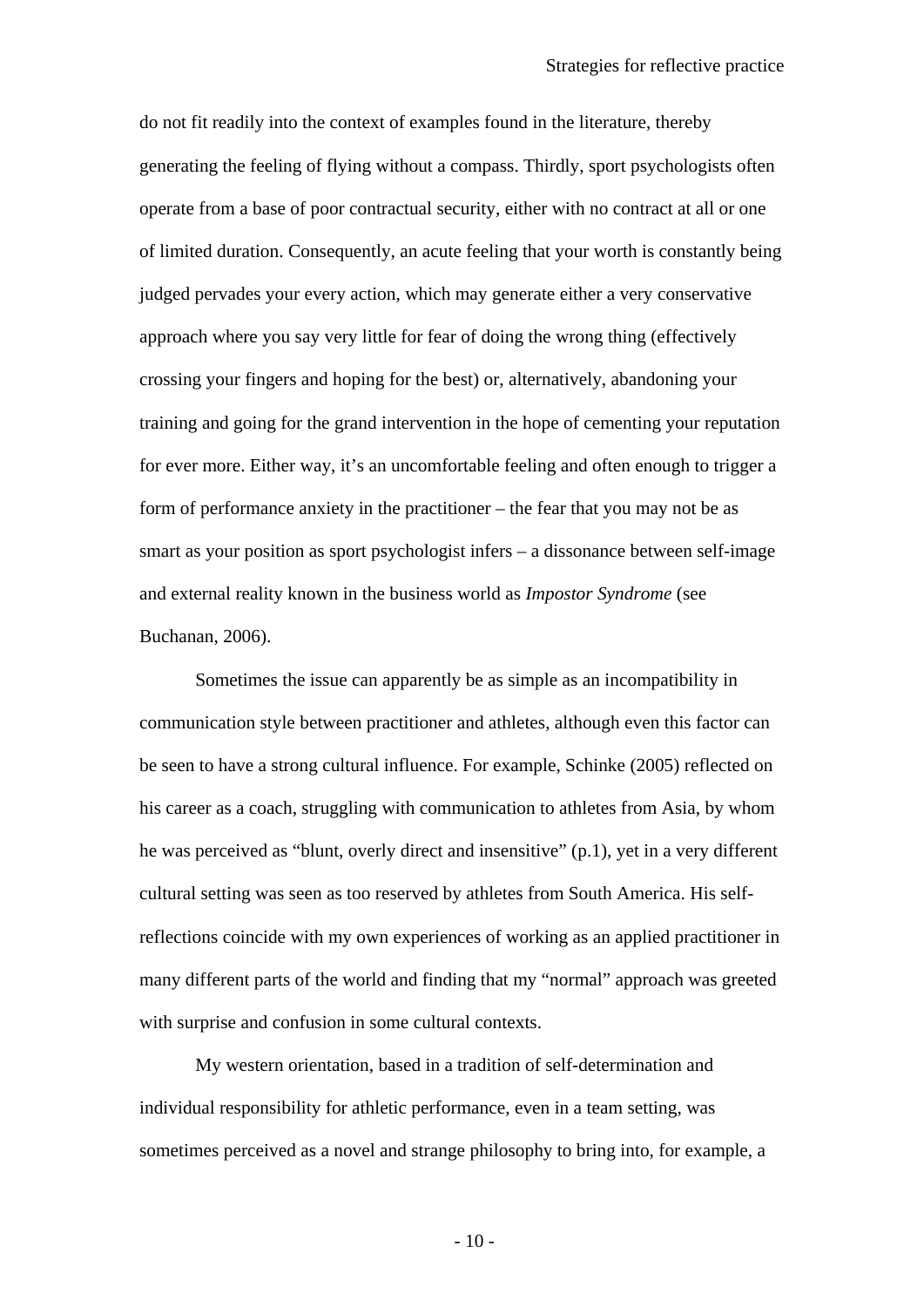collectivist environment where athletes were told what to think, feel and do, and acquiesced unthinkingly, or into a culture where athletes believed they would win *if God willed it*, and where essentially the athletes saw themselves as powerless to directly influence the outcome. The dilemma I have often felt is whether to become a cultural chameleon and embrace the values and behavioral norms of the culture in which I am operating at the time, or to remain true to my own cultural heritage and leave the athletes I am working with the challenge of adjusting to my way of doing things. The resolution has usually, and perhaps appropriately, been to find the middle ground where I can act in a culturally-sensitive manner without feeling that I have abandoned my own roots. This has rarely been easy, requiring me to ask a great many questions of others to understand the best way of doing things and a huge amount of self-reflection on my part to enable me to find the answers.

Collectivist cultures, notably those in Asia, tend to place great importance on being a valuable member of a group, be it family, community or team, rather than on the individualistic pursuit of self-actualisation, more espoused by western cultures. One impact of such an orientation is that, traditionally, collectivist cultures do not promote open discussion about anxieties or the acknowledgement of individual weaknesses, some of the very issues that sport psychologists are trained to help address. A practitioner trying to support Asian athletes will often encounter initial or sustained reluctance by athletes to discuss performance anxieties or their limitations as a competitor, which may prevail for some time until complete trust is built. The reasons why probing questions may be greeted with complete silence are often complex but they tend not to be explained by simple denial of issues. A taciturn response from, for example, male athletes of Chinese heritage may be attributed to the

- 11 -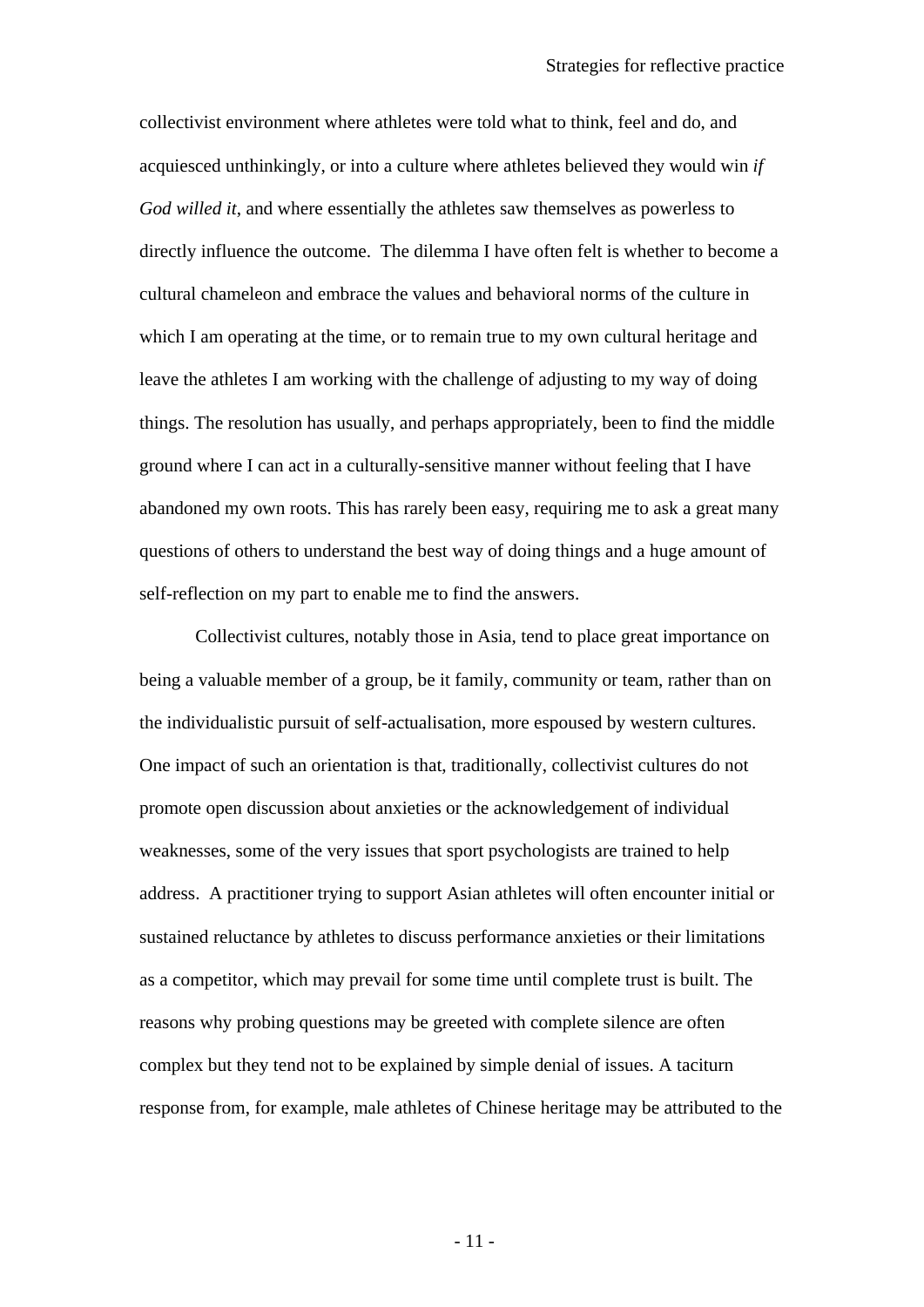perceived potential shame of losing face in front of a respected outsider (i.e., you as a sport psychologist) and thereby bringing dishonour on their broader cultural group.

A reluctance to disclose personal issues can sometimes be explained by factors that simply lie outside a practitioner's previous sphere of experience or understanding. For example, female athletes from a traditional Indian culture may be unwilling to discuss personal issues for fear of revealing some character weakness that they believe will harm their marriage prospects. Such fear may be irrational in most cases, although in others it may be well founded, as it is not unknown for a potential marriage partner's family to make extensive background checks, where revelations of regular sessions with a psychologist may indeed raise question marks over her suitability as a wife and mother.

During 1999, I spent eight months living and working in the Sultanate of Brunei on the island of Borneo as part of a team from the Australian Institute of Sport. The AIS was contracted to prepare the national teams of Brunei for their participation in the South East Asian (SEA) Games, which was hosted in the country's capital, Bandar Seri Begawan. After the first of a planned series of psycho-educational lectures to introduce key performance skills to national team athletes, I was approached by some of the national coaches, many of whom were Australian or American. The essence of the conversation was something like "We really like this sport psychology stuff but if you could just get them to turn up for practice that would be a great start."

Coming from a background where sport had high standing in society and where athletes typically showed a strong work ethic, this comment was a surprise to say the least. It quickly became apparent that the very strong Islamic influences in the country did not wholly approve of sport as an appropriate object for devotion,

- 12 -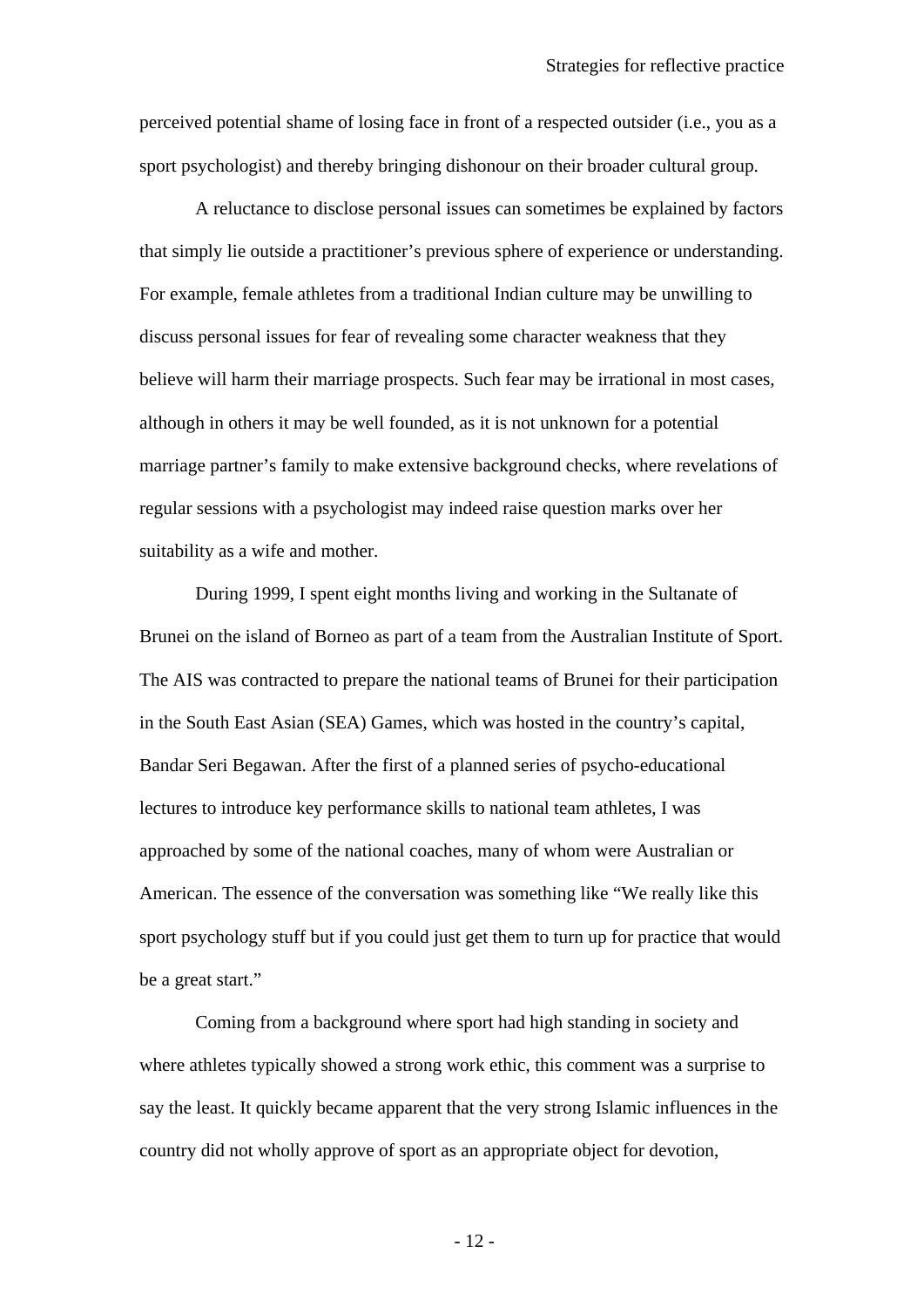especially for females. Further, the traditional condition placed on any future plans – *Inshallah* (translated as "God willing") – seemed to endow all goal-setting exercises with a fatalistic attitude that "if God wills it then it will happen" which apparently downplayed the role of the athlete in determining the outcome. Perhaps as a result of these twin influences, many Bruneian athletes had a very relaxed attitude towards putting in the necessary effort to make things happen. I decided to tackle this matter head-on during my next group lecture.

With about 200 athletes and coaches in attendance and His Royal Highness Prince Sufri, the Sultan's brother and an accomplished clay target shooter, sitting in the front row, I commenced a talk that owed much to Dr. Martin Luther King's famous address. "I have a dream" I offered, "that one day all Bruneian athletes will win a SEA Games medal" (spontaneous polite applause) "Inshallah" (more polite applause). "Inshallah is an interesting concept" I ventured "God willing" (much nodding of heads). "In my belief system" I went on "God helps those who help themselves." The room fell silent and all eyes settled on Prince Sufri, waiting for a lead on the appropriate response to my controversial comment. "I could be on the next plane out of here" I thought to myself. To my great relief, His Royal Highness considered my suggestion and slowly nodded in agreement, which set off a huge wave of similarly nodding heads. It felt like a significant cultural breakthrough that was followed by many suggestions of how the athletes present could help themselves – turning up for practice, working hard to improve, following the advice they were given by expert support staff.

In Brunei, the culturally-appropriate way to build relationships as a pre-cursor to conducting any sort of business, including providing psychological support, was to sit down with a drink and a snack and chat about family, friends and life. I quickly

- 13 -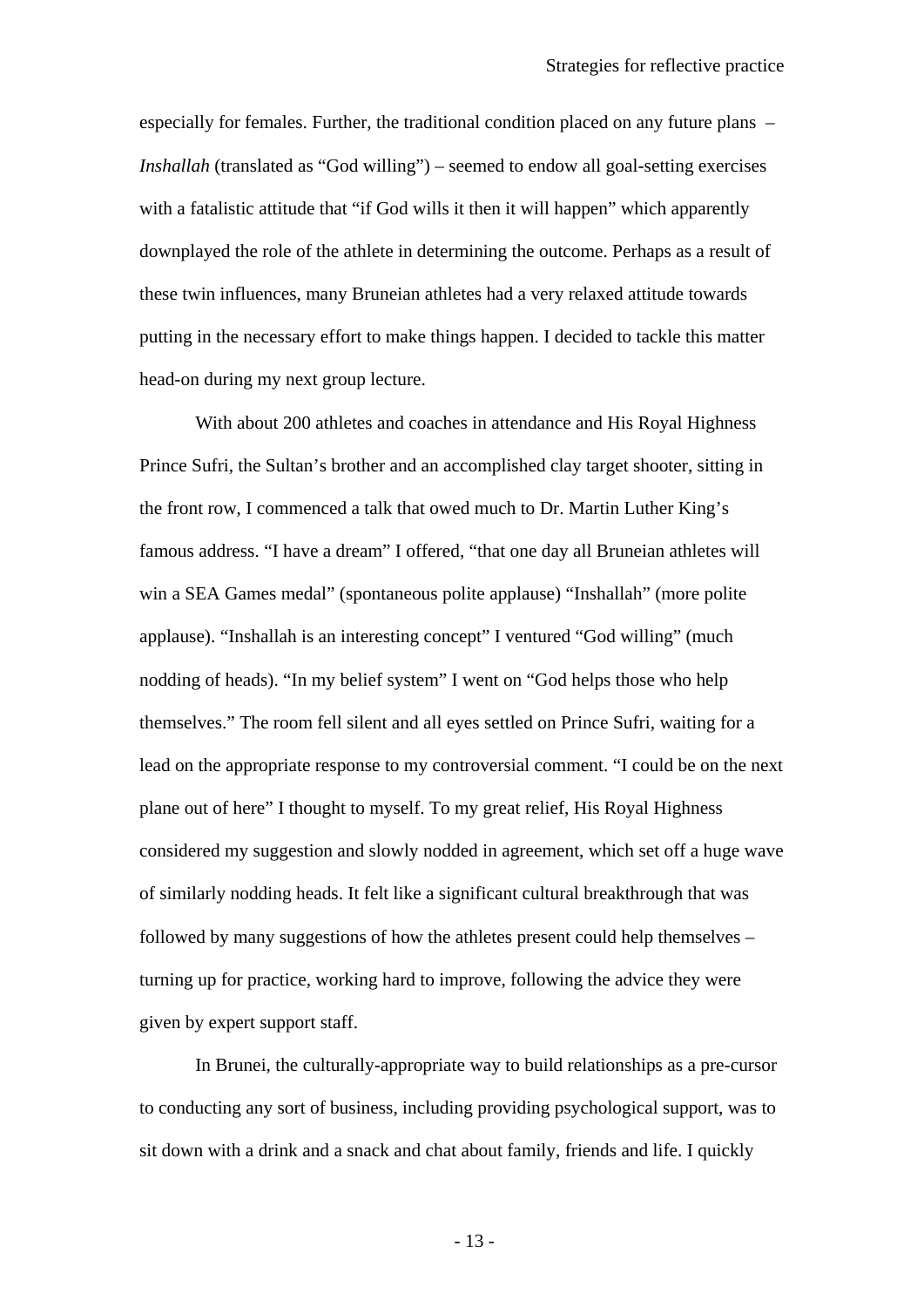realised that winning hearts and minds in this cultural context involved a much less business-like approach and a much greater relationship orientation than the one I had typically implemented among my own culture.

Some of my experiences in this tiny but very wealthy country with a population of only 300,000 people simply shook my appreciation of what is normal. An experience in the Athletes' Village during the SEA Games, for example, lay completely outside of my previous range of consulting experiences. One morning a small group of female hockey players approached my office and gently pushed one of their teammates, a goalie who I'll call Sharil, in to see me. "Go see Dr. Peter", they urged.

"Come in Sharil, take a seat. How can I help you today?" I asked.

"I feel very bad Dr. Peter. Something's wrong" Sharil offered.

"Tell me about it" I suggested.

"A spirit has come inside my body" Sharil went on, "It makes me feel very upset, very angry, I cannot play good."

At this point I was extremely intrigued. Sharil was a well-educated woman with a University degree, a high school teacher, who, despite her limited English, had seen a fair amount of the wider world. What exactly was she telling me?

"This spirit" I ventured "Where has it come from?"

"My room in the Athletes' Village is on the edge of the jungle. The spirit came from the jungle last night" Sharil explained.

"Has this ever happened before?" I enquired.

"Yes, many times Dr. Peter. Many times every year" she told me.

"And when was the first time, Sharil?" I asked.

"First time was when I was maybe 14 or 15" she answered.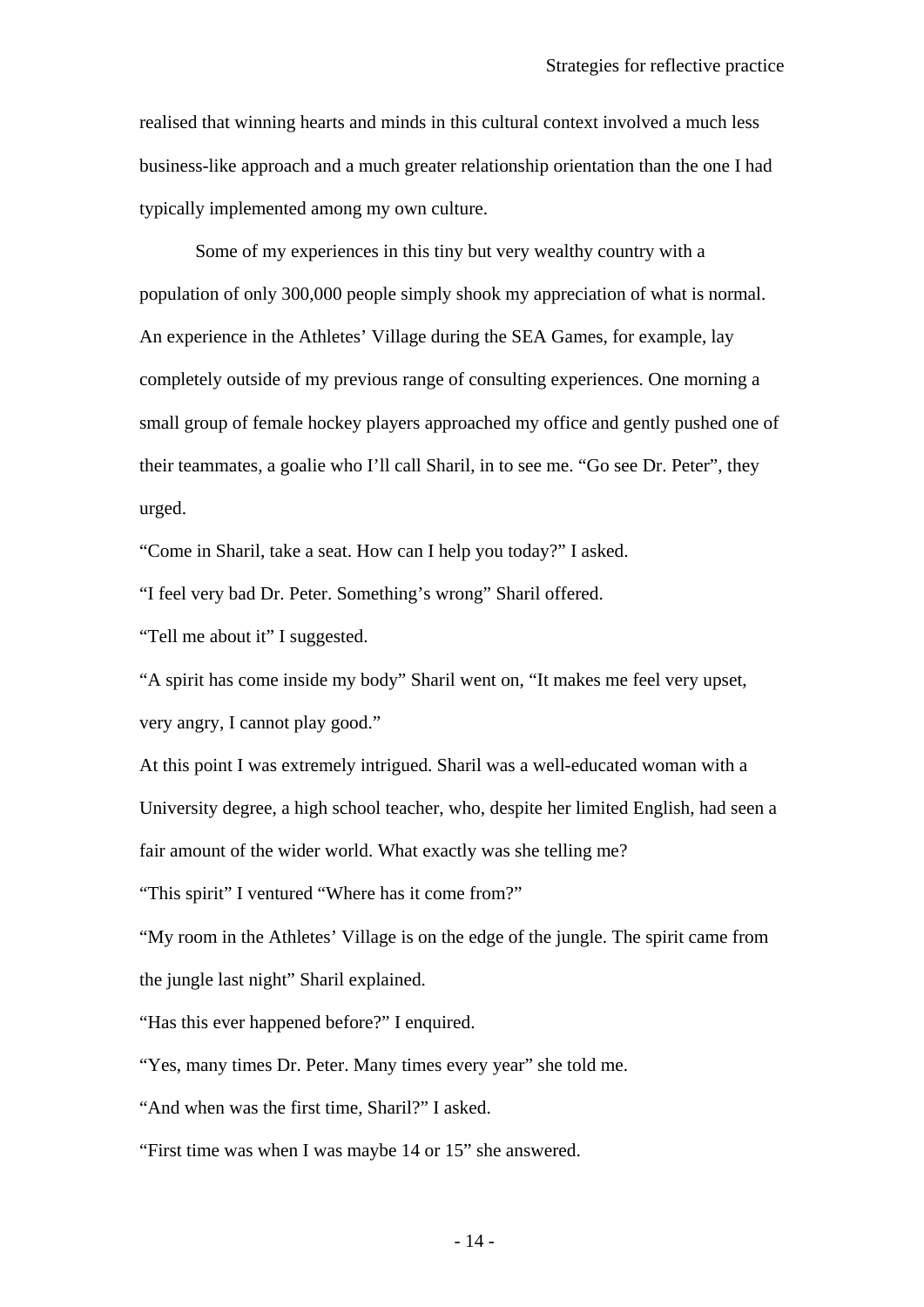"How often does the spirit come into your body Sharil and how long does it stay?" I continued, starting to understand things just a little better.

 "The spirit comes many times every year and stays maybe one week each time, then goes away" Sharil explained.

"I think I know about this spirit Sharil and I think you are going to be fine." I reassured her.

In the quest for greater cultural sensitivity, there is an inherent danger of giving broad cultural generalizations precedence over individual differences. A delicate balance is necessary on the part of a sport psychologist working crossculturally between taking the trouble to become familiar with the beliefs, practices, and behavioral norms of an athlete's cultural heritage whilst, at the same time, avoiding the pitfall of what Andersen (1993) referred to as "sensitive stereotyping" whereby this knowledge of cultural differences brings about a stereotypical interpretation of the athlete's behavior.

Kontos and Arguello (2005), in an overview of consulting with Latin American athletes, pointed out the perils of assuming that different countries in the same geographical area share the same cultural values. Given the great diversity of adjoining nations in Europe, for example, it is clear that European values and culture refer to a very diverse range of world views and the same would apply to Asian or African values. Indeed, every country on earth includes various cultural groups with whom a sport psychology might have cause to work. Ultimately, the only truly legitimate strategy is to forego all cultural assumptions and to spend sufficient time learning to understand the world view of the client group and the individuals therein.

It is very clear that factors such as language, socio-economic status, awareness of customs and values, and, in some cultures, gender in particular, can all have a

- 15 -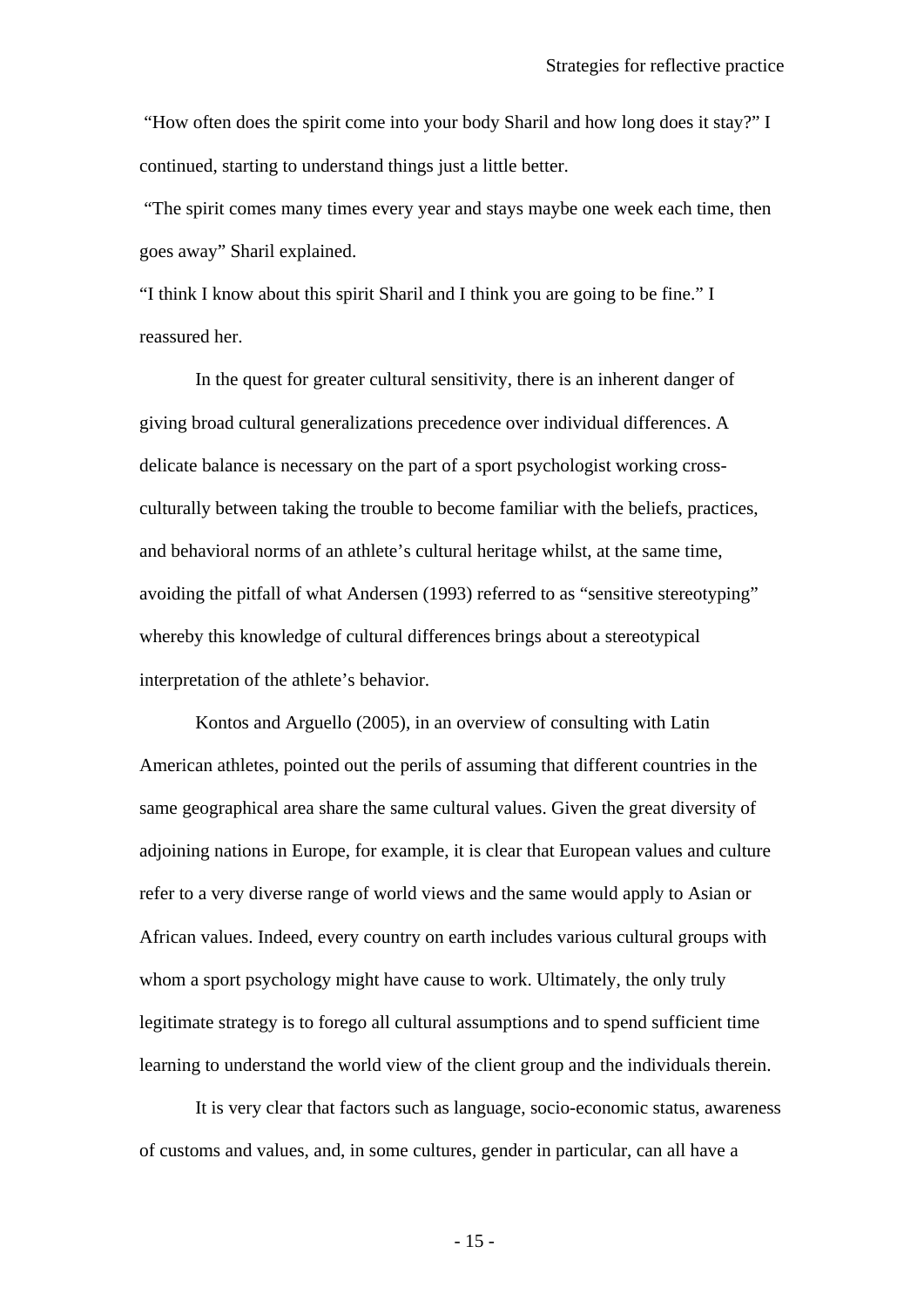significant moderating effect on how cultural differences are expressed. As a simple example, in some cultures it is considered rude to make eye contact with someone of a perceived higher status or inappropriate for a married female to make eye contact with a male other than her husband, whereas in other cultures it is considered rude or inappropriate *not* to make eye contact in business or social contexts. However, it is quite possible that individual differences in extroversion or shyness on the part of the individuals concerned may override such cultural norms, illustrating how cultural stereotyping is fraught with inconsistencies.

Punctuality is another example of how differing behavioral norms can be the genesis of confusion and frustration. In a 2005 paper, Hanrahan recalled her experiences of utilising sport psychology strategies while working to enhance selfworth and life satisfaction among adolescent Mexican orphans, and the problems associated with persistent lateness on the part of the adolescents involved. This was an issue I have also encountered, for example in my work with athletes from India, who considered it quite normal and acceptable to arrive 30 minutes or more beyond the agreed time for an appointment. Initially, I interpreted such behavior as rather insulting to my position but I soon realized that the athletes had made the assumption that I would arrive even later than they did because of what they perceived to be my superior status. With a little negotiation we quickly reached a common understanding that when it was crucial for all concerned to be punctual, the appointed hour would be designated as *Swiss* time rather than *Indian* time.

Use of standardised tests in a cross-cultural context is another area filled with potential problems. Assessment tests typically used by sport psychologists, quite naturally, have an inherent cultural bias toward the environment in which they were developed, very often a North American or European context. Direct translations of

- 16 -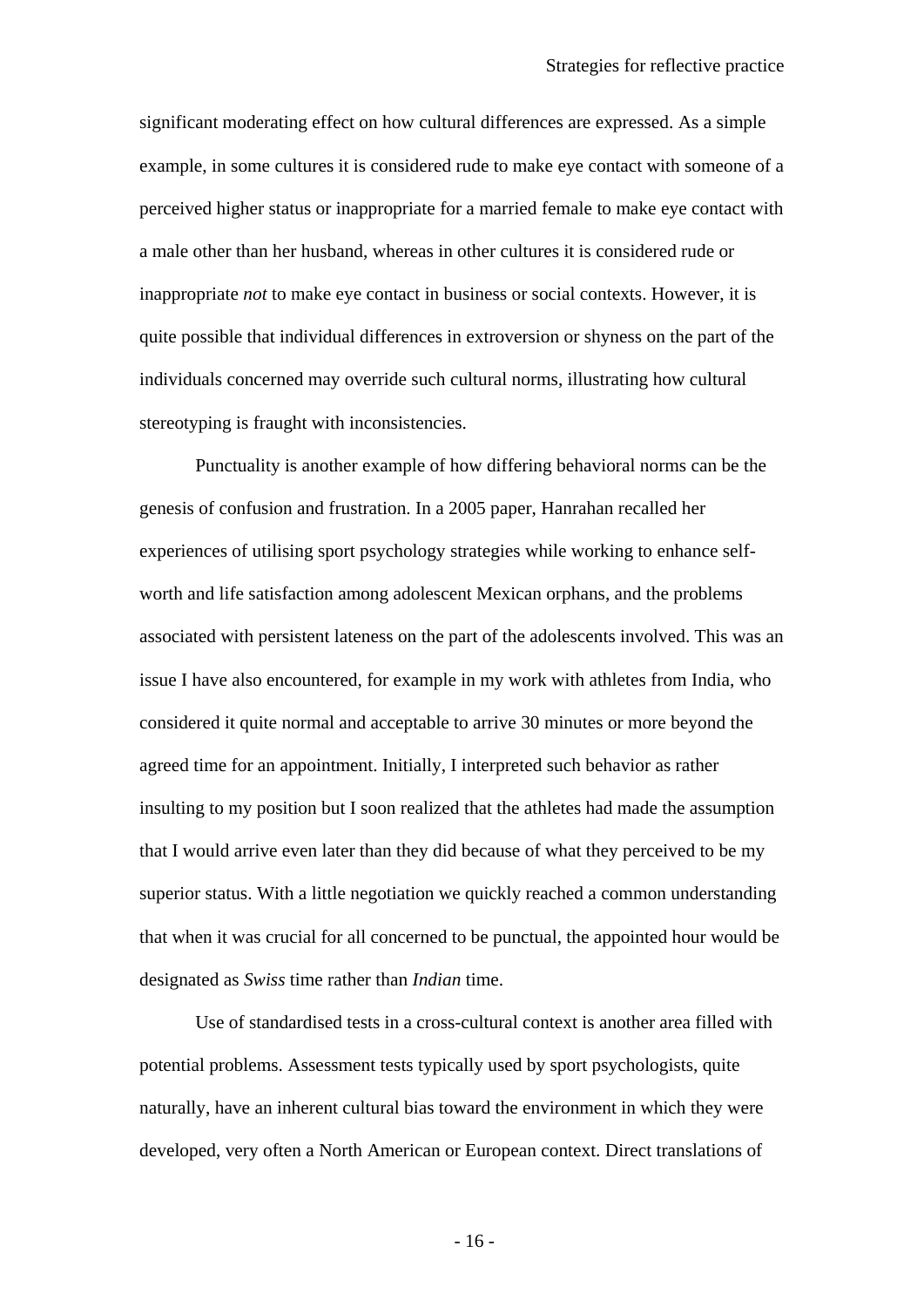scales into the first language of clients may on the face of it appear to rectify some of the problems but they may not address the underlying cultural bias and may indeed create issues of factorial instability for the measure. At the very least, it could be expected that measures used cross-culturally would demand culturally-appropriate norms as a reference point, although preferably a full re-validation process would need to be conducted. In the absence of such a process having occurred, it is wise to be mindful of the significant limitations of cross-cultural use of standardized tests over and above their more general limitations as diagnostic or predictive tools.

### Recommended Strategies for Reflective Cross-Cultural Practice

There is a wide range of strategies proposed in the literature, some formal and others informal, designed to enhance cultural sensitivity as part of a reflective approach to sport psychology practice. For example, Baruth and Manning (1999) provided a series of experiential exercises aimed at developing greater cultural sensitivity via examining your own feelings, attitudes and behaviors towards various cultural groups. These experiences included watching movies oriented towards specific cultures and attending meetings devoted to diversity issues. Similarly, Si, Lee and Liu (2006) proposed a conceptual framework to assist researchers and practitioners to become more aware of the extent of cross-cultural issues.

Fisher, Butryn, and Roper (2003) went even further, advocating formal training in cultural studies as an appropriate way to enhance the effectiveness of sport psychology practitioners. Indeed, in preparation for participation in the 1998 Olympic Winter Games in Nagano, the entire contingent of athletes, coaches and support staff of the Great Britain team were provided with a series of workshops on Japanese culture, organized by the British Olympic Association, to enhance the effectiveness of

- 17 -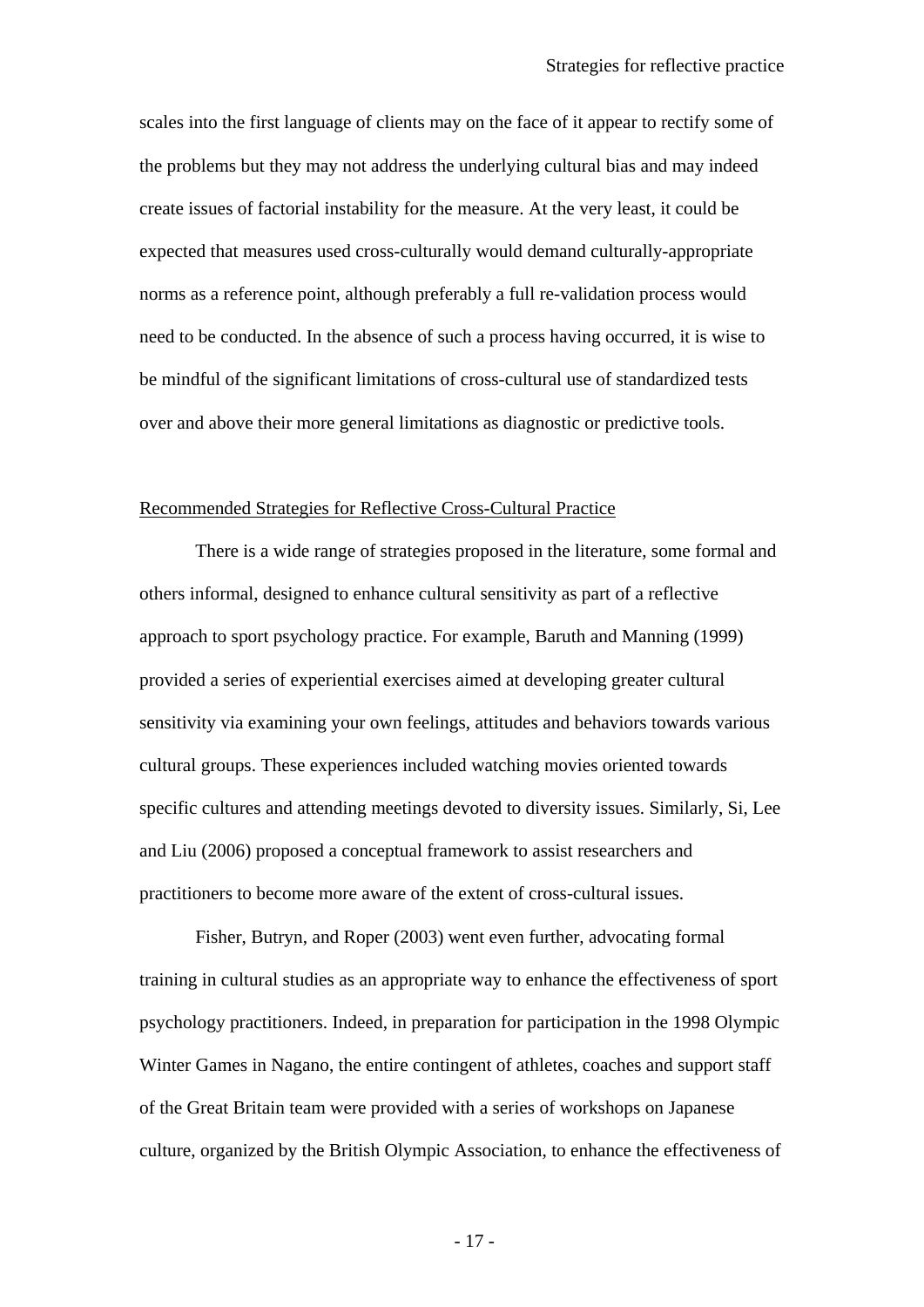interactions with local administrators, officials, and volunteers during the period of the Games. As a member of the GB team at the time, I personally found the formal training experience extremely valuable, and one that has stood me in good stead ever since.

Looking beyond formal training to more informal strategies, I have found that one of the most effective approaches is to spend considerable time interacting with athletes in a wide variety of contexts, building the rapport that underpins a successful therapeutic alliance, and gradually learning to understand their world. First and foremost, however, it is essential to leave your expectations at the door. Cultural stereotypes should be recognised for what they are – generalisations that will help explain some observed behaviors and inform some assumptions but will be hopelessly wide of the mark for others.

Throughout my career as an applied practitioner, I have spent endless hours at training camps or on tour with teams. During these times, I have often joined in with many of the scheduled physical activities, such as training in the gym, social games of golf or tennis, or helping out at skills practice, even if that entails no more than retrieving errant balls. Such occasions provide a valuable glimpse into the athletes' world, assisting me to appreciate the nuances and little issues that influence their responses to the world around them, and encouraging them to see me as a person who is committed to learning whatever I can to help me to help them.

Occasionally, such involvement has extended further. For example, many years ago when I began work in the sport of bobsled, a winter sport about which I originally knew very little, the athletes arranged for me to compete in the 4-man event of the national championships to "help me understand what it was all about." The insights that I gained into the finer points of the sport and of the sub-cultural norms

- 18 -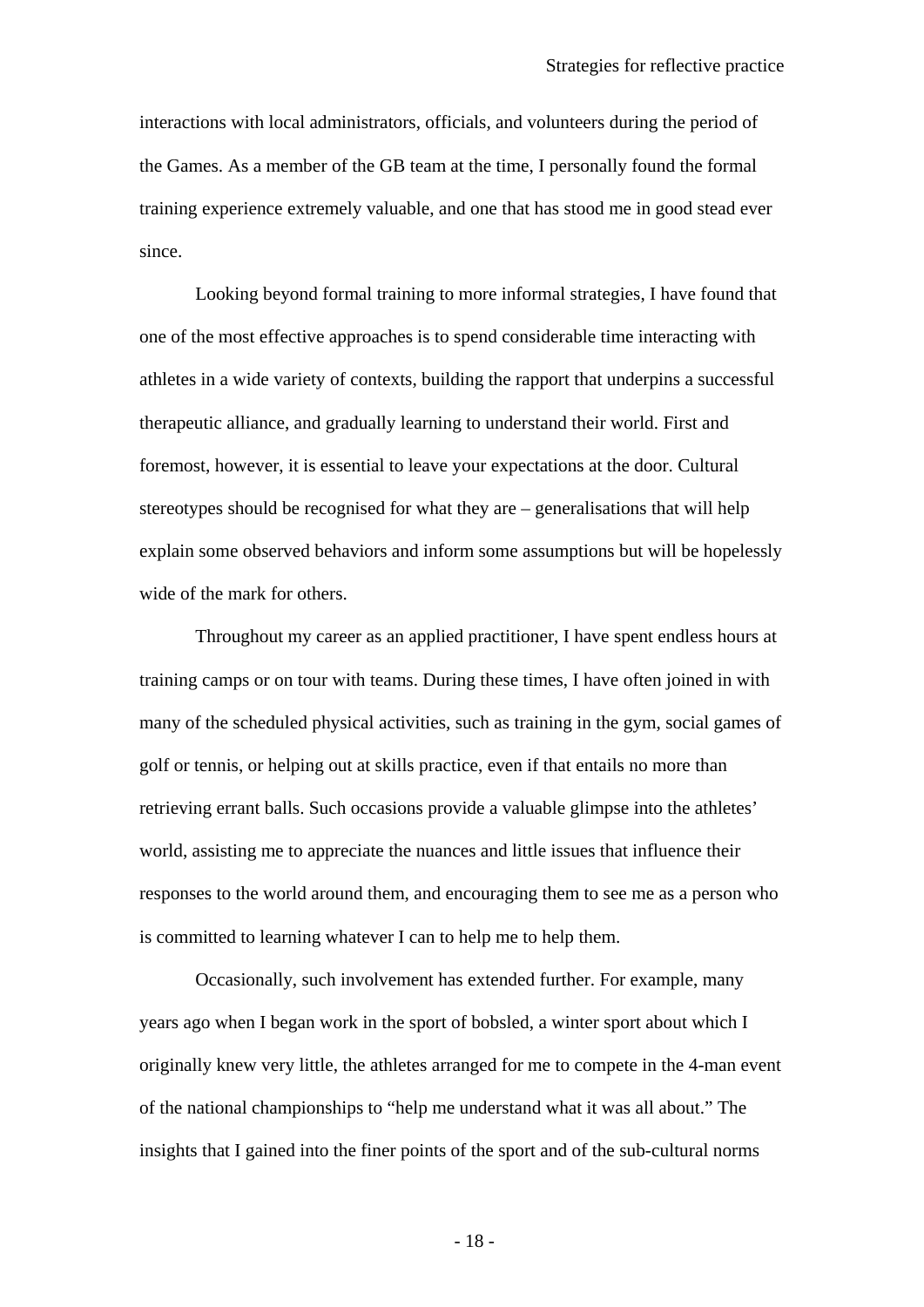through being intimately involved with athletes in the processes of sled preparation, transportation, testing and, finally, competition proved absolutely invaluable to my future involvement as national team psychologist over the next 10 years.

I find it particularly useful to just "hang out" with athletes, wherever and whenever the opportunity presents itself. While doing so, I have many times heard criticisms of coaches or fellow support staff and have witnessed many indiscretions by individual athletes. I have always taken this willingness on the part of athletes to talk frankly and behave naturally in front of me as a sign that I had, at least in part, won their trust and that they believed in the confidentiality of our working relationship. I have often found that by fostering relationships that encourage open disclosure of concerns, I have been well placed to help athletes re-interpret, for example, coaching behaviors of which they were previously critical and, on other occasions, I have been able to represent athlete issues to the coaching team in an impartial and objective manner without betraying any confidences.

Finally, throughout my experience of cross-cultural practice, I have always made an effort to learn a few words of the first language of athletes, usually just a few essentials like *thank you*, *good morning*, and *how are you*? in the local dialect, or else to gain some appreciation of the sub-cultural linguistic norms of the athletic group, not to enable me to talk like them but rather to avoid having to repeatedly ask for explanation. I see this as part of a broader process of building effective communication between sport psychologist and athlete, of enhancing the therapeutic alliance by bridging the cultural divide.

In conclusion, at least two things are clear about delivering sport psychology cross-culturally. Firstly, it is apparent that a broad array of cultural influences can exert influence on the effective delivery of sport psychology services. Secondly, it

- 19 -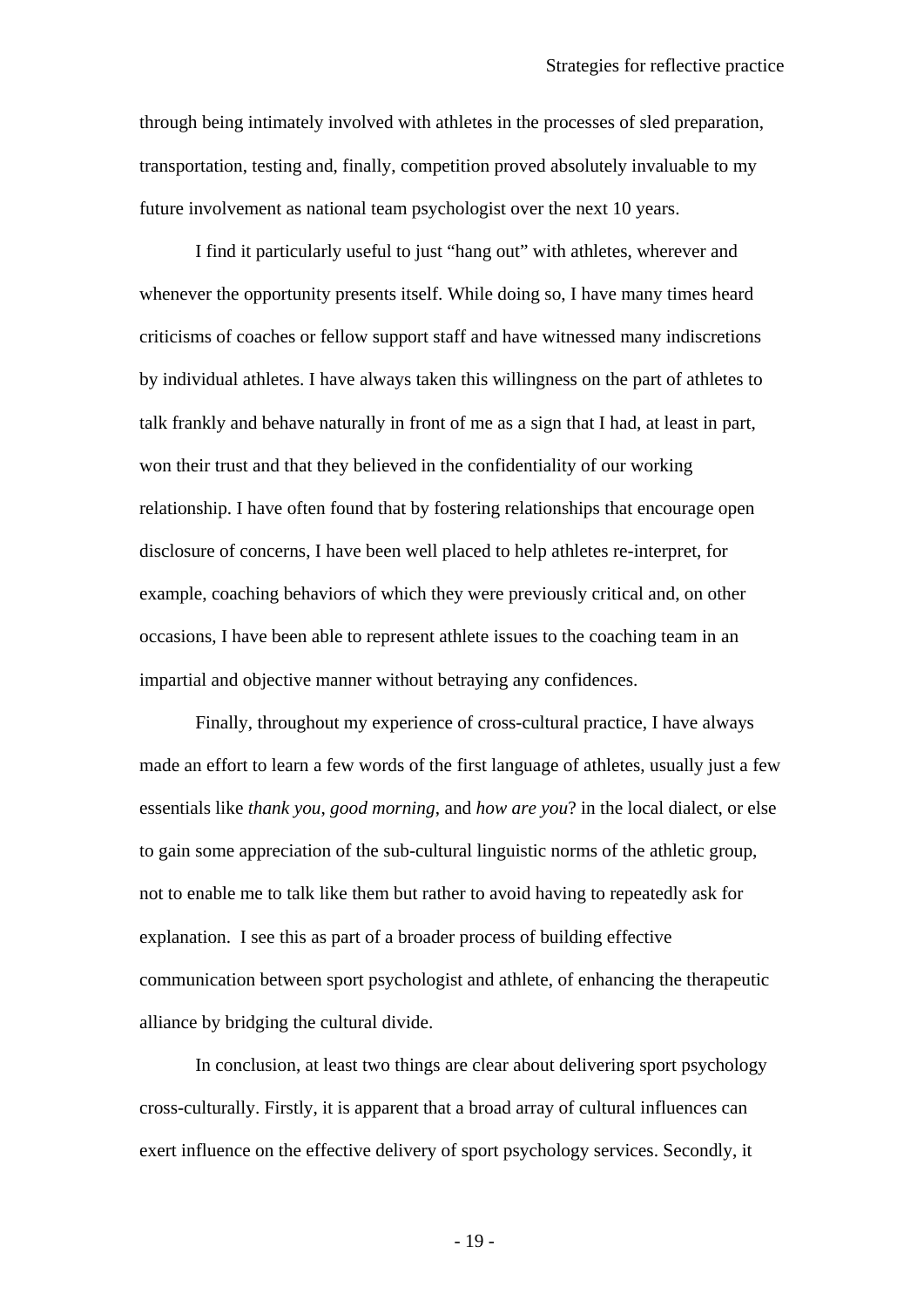appears likely that adopting a reflective approach to applied work, especially in an unfamiliar cultural context, can pay rich dividends to an applied practitioner. Hopefully, this chapter will have provided a useful framework for those practitioners operating in a cross-cultural setting.

I would like to conclude by re-emphasizing the pitfalls of cultural generalizations. Although in international competition you might see brash, confident Americans, inscrutable Chinese, dour, machine-like Russians, quiet achieving Australians and so on, underneath these cultural stereotypes lies a great deal of commonality. All athletes have personal lives, relationships, hopes and fears. Ultimately, getting to know athletes as individuals is the only legitimate way to understand what truly makes them tick. In the words of Kontos and Breland-Noble (2002) "Although some athletes may act in accordance with one or more of these ethnic and racial generalizations, each athlete represents a unique ethnic and racial worldview" (p. 298). Gaining insight into the unique world view of each individual athlete, from whatever cultural background they may originate, is a cornerstone of becoming an effective psychologist in the world of sport.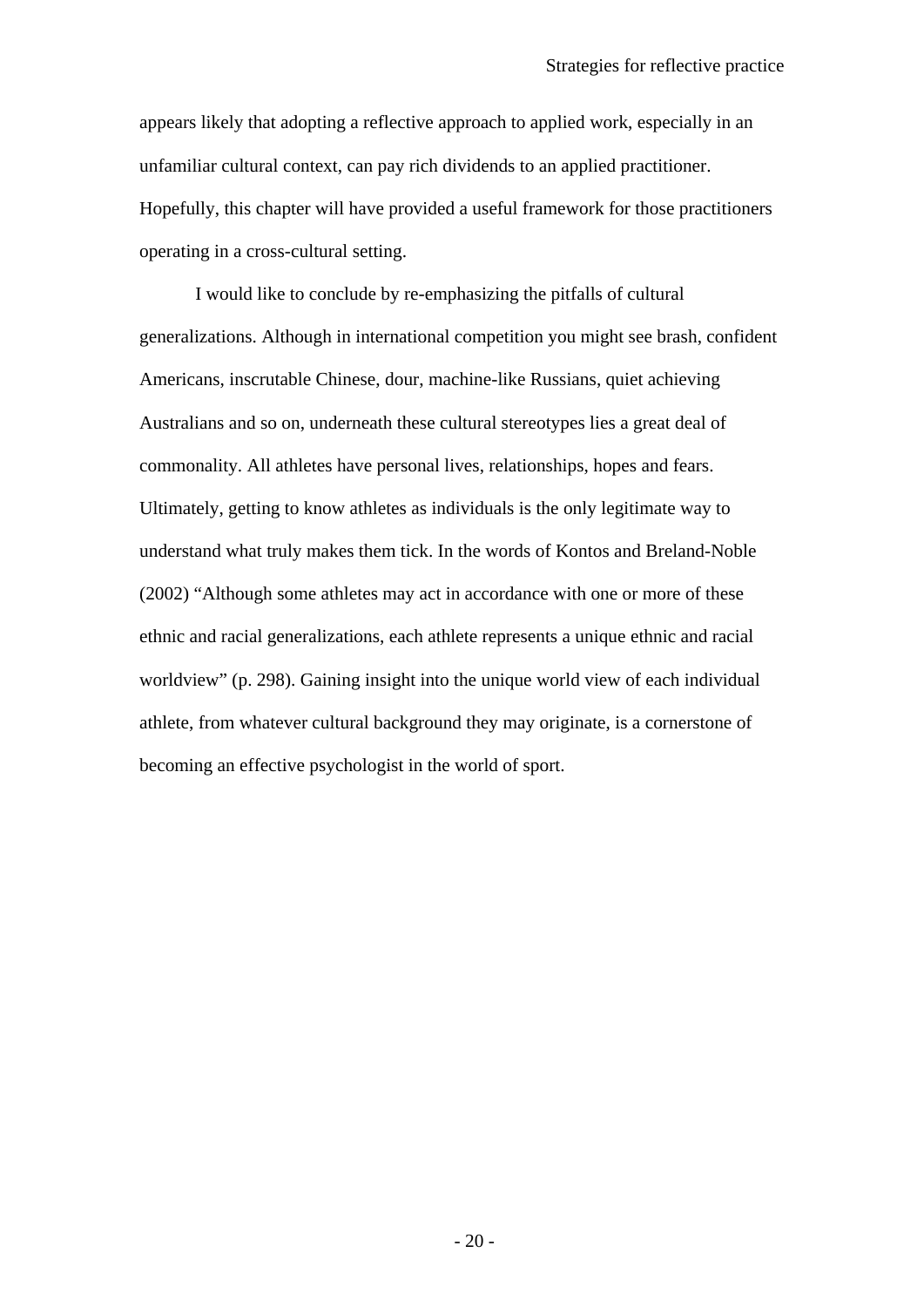### References

Andersen, M. B. (1993). Questionable sensitivity: A comment on Lee and Rotella. *The Sport Psychologist, 7,* 1-3.

Andersen, M. B. (Ed.)(2000). *Doing sport psychology.* Champaign, IL: Human Kinetics.

Anderson, A., Knowles, Z., & Gilbourne, D. (2004). Reflective practice for sport psychologists: Concepts, models, practical implications, and thoughts on dissemination. *The Sport Psychologist, 18,* 188-203.

Anshel, M. H., Williams, L. R. T., & Hodge, K. (1997). Cross-cultural and gender differences on coping style in sport. *International Journal of Sport Psychology, 28,* 141-156.

Baruth, L. G., & Manning, M. L. (1999). *Multicultural counseling and* 

*psychotherapy: A lifespan perspective.* Upper Saddle River, NJ: Prentice-Hall.

Bolkiah, S., & Terry, P. C. (2001). Coaching preferences of athletes in Brunei

Darussalam and Great Britain: A cross-cultural test of the path-goal theory. In

Papaioannou, A., Goudas, M., & Theodorakis, Y. (Eds.), *Proceedings of the* 

*International Society of Sport Psychology 10<sup>th</sup> World Congress (pp. 8-10).* 

Thessaloniki, Greece: Christodoulidi Publications.

Buchanan, L. (2006). Impostor syndrome. *Inc. Magazine, September*, 37-38. Chelladurai, P., Inamura, H., Yamaguchi, Y., Oinuma, Y., & Miyauchi, T.

(1988). Sport leadership in a cross-national setting: The case of Japanese and

Canadian university athletes. *Journal of Sport & Exercise Psychology, 10*, 374-389.

Cox, R. H., & Liu, Z. (1993). Psychological skills: A cross-cultural investigation. *International Journal of Sport Psychology, 24*, 326-340.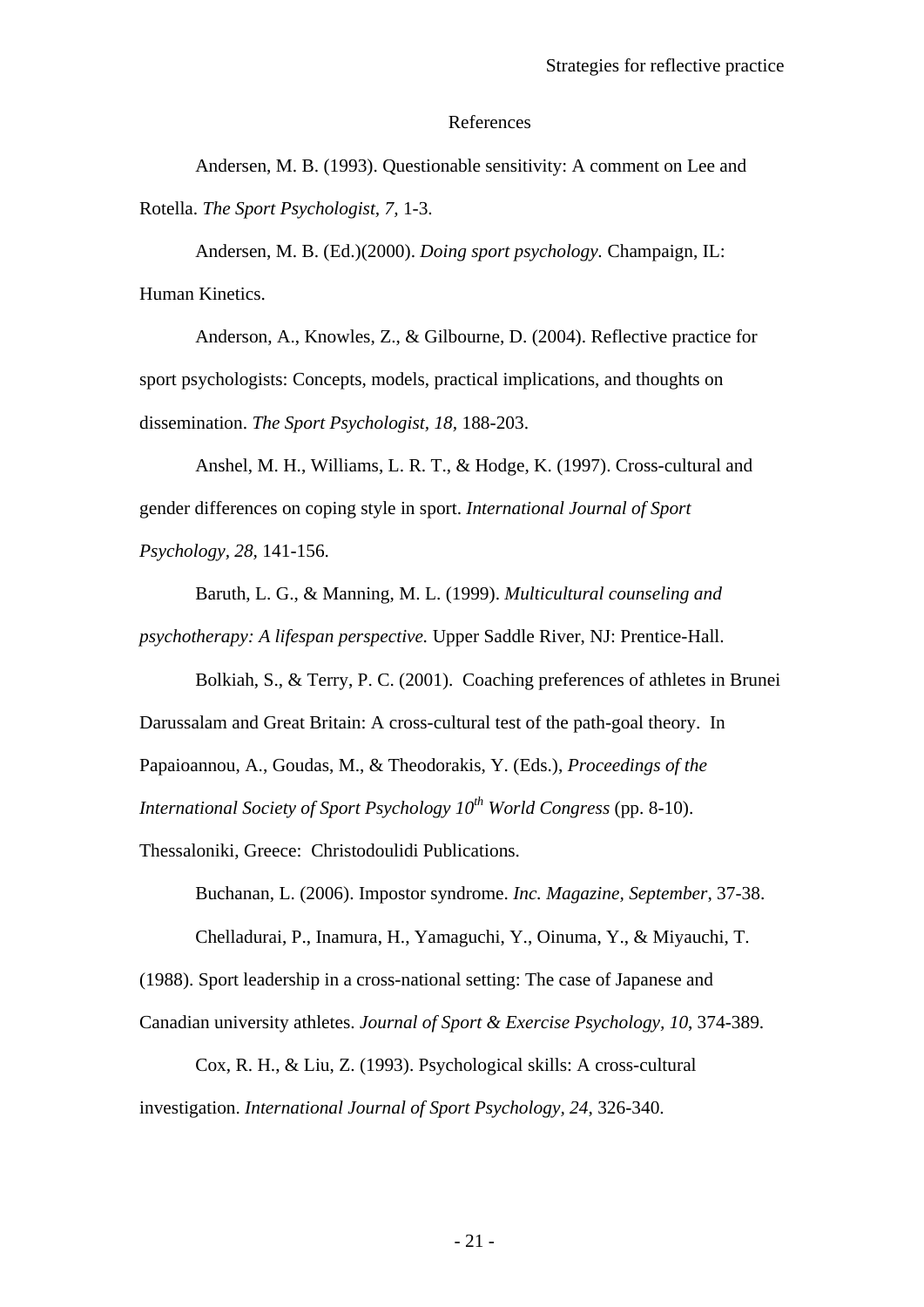Cushion, C. J., Armour, K. M., & Jones, R. L. (2003). Coach education and continuing professional development: Experience and learning to coach. *Quest, 55*, 215-230.

Fisher, L. A., Butryn, T., & Roper, E. A. (2003). Diversifying (and politicizing) sport psychology through cultural studies: A promising perspective. *The Sport Psychologist, 17,* 391-405.

Ford, M. G. (2003). Working toward cultural competence in athletic training. *Athletic Therapy Today, 8*, 60-66.

Gibbs, G. (1998). *Learning by doing: A guide to teaching and learning.* Oxford: Oxford Polytechnic Further Education Unit.

Hale, B. D., James, B., & Stambulova, N. (1999). Determining the dimensionality of athletic identity: A 'Herculean' cross-cultural undertaking. *International Journal of Sport Psychology, 30*, 83-100.

Hallahan, M., Lee, F., & Herzog, T. (1997). It's not just whether you win or lose, it's also where you play the game: A naturalistic, cross-cultural examination of the positivity bias. *Journal of Cross-Cultural Psychology, 28*, 768-778.

Hanrahan, S. (2005). Using psychological skills training from sport psychology to enhance the life satisfaction of adolescent Mexican orphans. *Athletic Insight.* Retrieved March 2007 from:

<http://www.athleticinsight.com/Vol7Iss3/UsingSportPsych.htm>

Heishman, M. F., & Bunker, L. (1989). Use of mental preparation strategies by international elite female lacrosse players from five countries. *Sport Psychologist, 3*, 14-22.

Hoedaya, D., & Anshel, M. H. (2003). Coping with stress in sport among Australian and Indonesian athletes. *Australian Journal of Psychology, 55*, 159-165.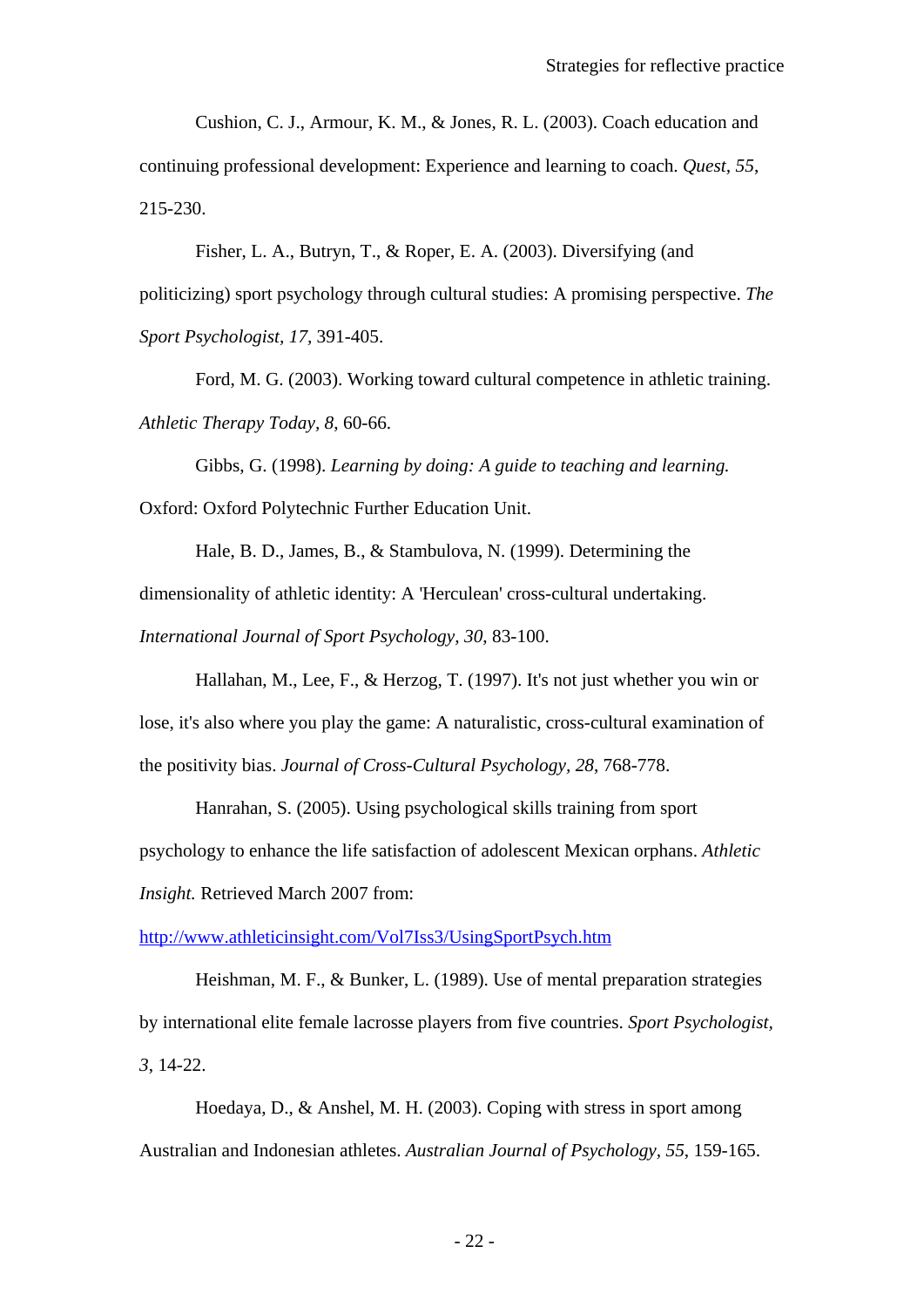Holt, N. L., & Strean, W. B. (2001). Reflecting on initiating sport psychology consultation: A self-narrative of neophyte practice. *The Sport Psychologist, 15*, 188- 204.

Isogai, H., Brewer, B. W., Cornelius, A. E., Etnier, J., & Tokunaga, M. (2003).

A cross-cultural analysis of goal orientation in American and Japanese physical education students. *International Journal of Sport Psychology, 34*, 80-93.

Isogai, H., Brewer, B. W., Cornelius, A. E., Komiya, S., Tokunaga, M., & Tokushima, S. (2001). Cross-cultural validation of the Social Physique Anxiety Scale. *International Journal of Sport Psychology, 32*, 76-87.

Knowles, Z., Gilbourne, D., Borrie, A., & Nevill, A. (2001). Developing the reflective sports coach: A study exploring the processes of reflective practice within a higher education coaching programme. *Reflective Practice, 2*, 185-207.

Kolt, G. S., Kirkby, R. J., Bar-Eli, M., Blumenstein, B., Chadha, N. K., Liu, J., & Kerr, G. (1999). A cross-cultural investigation of reasons for participation in gymnastics. *International Journal of Sport Psychology, 30*, 381-398.

Kontos, A. P., & Arguello, E. (2005). Sport psychology consulting with Latin American athletes. *Athletic Insight.* Retrieved March 2007 from: <http://www.athleticinsight.com/Vol7Iss3/LatinAmerican.htm>

Kontos A. P., & Breland-Noble, A. M. (2002). Racial/ethnic diversity in applied sport psychology: A multicultural introduction to working with athletes of color. *The Sport Psychologist, 16,* 296-315.

Martens, M. P., Mobley, M., & Zizzi, S. J. (2000). Multicultural training in applied sport psychology. *The Sport Psychologist, 14*, 81-97.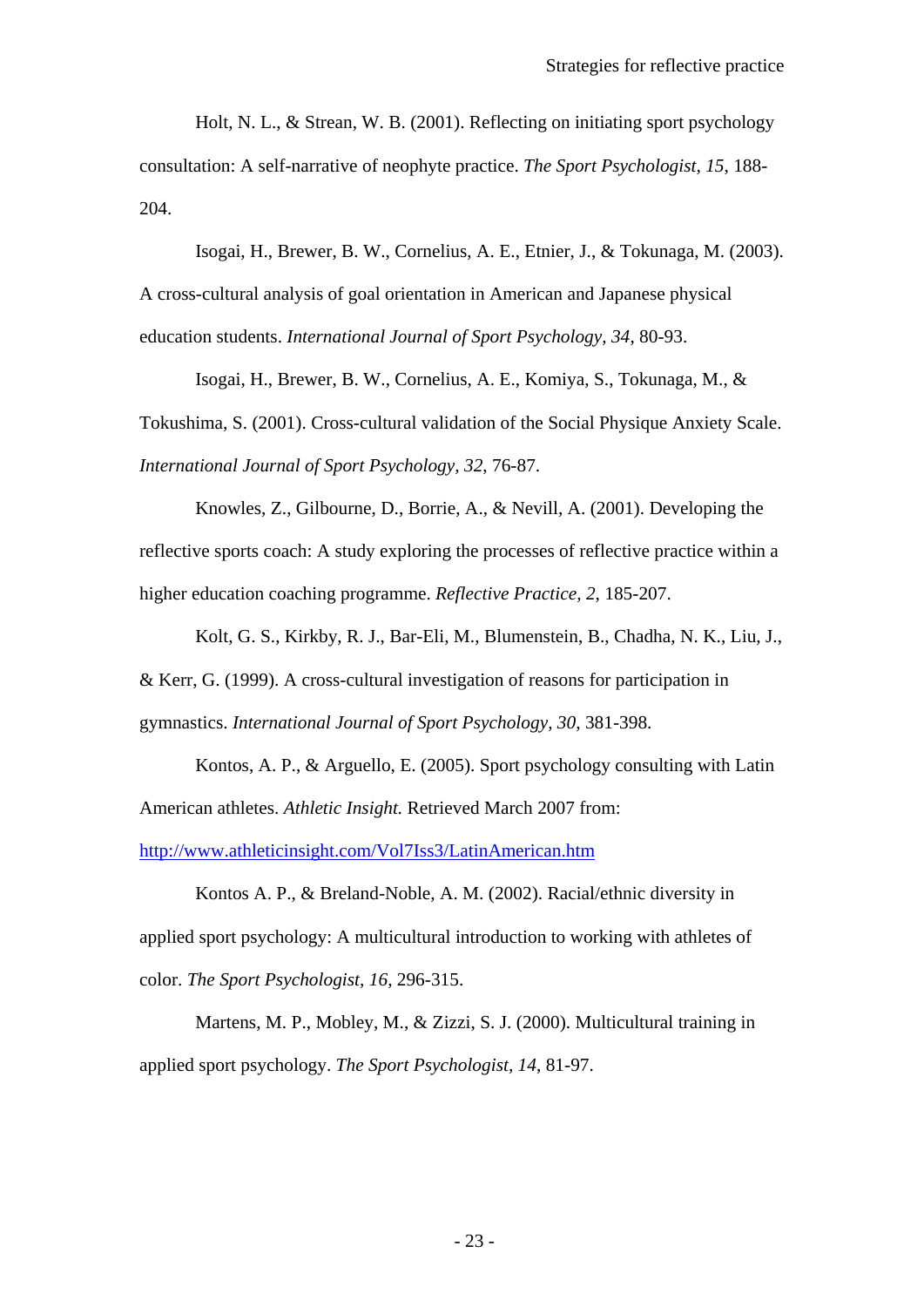Martin, S. B., Lavallee, D., & Kellmann, M. (2004). Attitudes toward sport psychology consulting of adult athletes from the United States, United Kingdom, and Germany. *International Journal of Sport and Exercise Psychology, 2*, 146-160.

Martindale, A., & Collins, D. (2005). Professional judgement and decision making: The role of intention for impact. *The Sport Psychologist, 19*, 303-317.

Mesquita, B., & Frijda, N. H. (1992). Cultural variations in emotion: A review. *Psychological Review, 112*, 179-204.

Munroe, K., Terry, P. C., & Carron, A.V. (2002). Cohesion and teamwork. In Hale, B. D., & Collins, D. (Eds.) *Rugby tough.* (pp. 135-151). Champaign, IL: Human Kinetics.

Nelson, L. J., & Cushion, C. J. (2006). Reflection in coach education: The case of the National Governing Body Coaching Certificate. *The Sport Psychologist, 20*, 174-183.

Papaioannou, A.G. (2006). Muslim and Christian students' goal orientations in school, sport, and life. *International Journal of Sport and Exercise Psychology, 4*, 250-282.

Pope, M. (1995). The "salad bowl" is big enough for us all: An argument for the inclusion of lesbians and gay men in any definition of multiculturalism. *Journal of Counseling and Development, 73,* 301-304.

Schinke, R. J. (2005). Editorial. *Athletic Insight.* Retrieved March 2007 from <http://www.athleticinsight.com/Vol7Iss3/Editorial.htm>

Schön, D.A. (1987). *Educating the reflective practitioner.* San Fransisco, CA: Jossey-Bass.

Si, G., Lee, H-C., & Liu, H. (2006). A review on cross-cultural studies in contemporary sport. *Acta Psychologica Sinica, 38*, 468-474.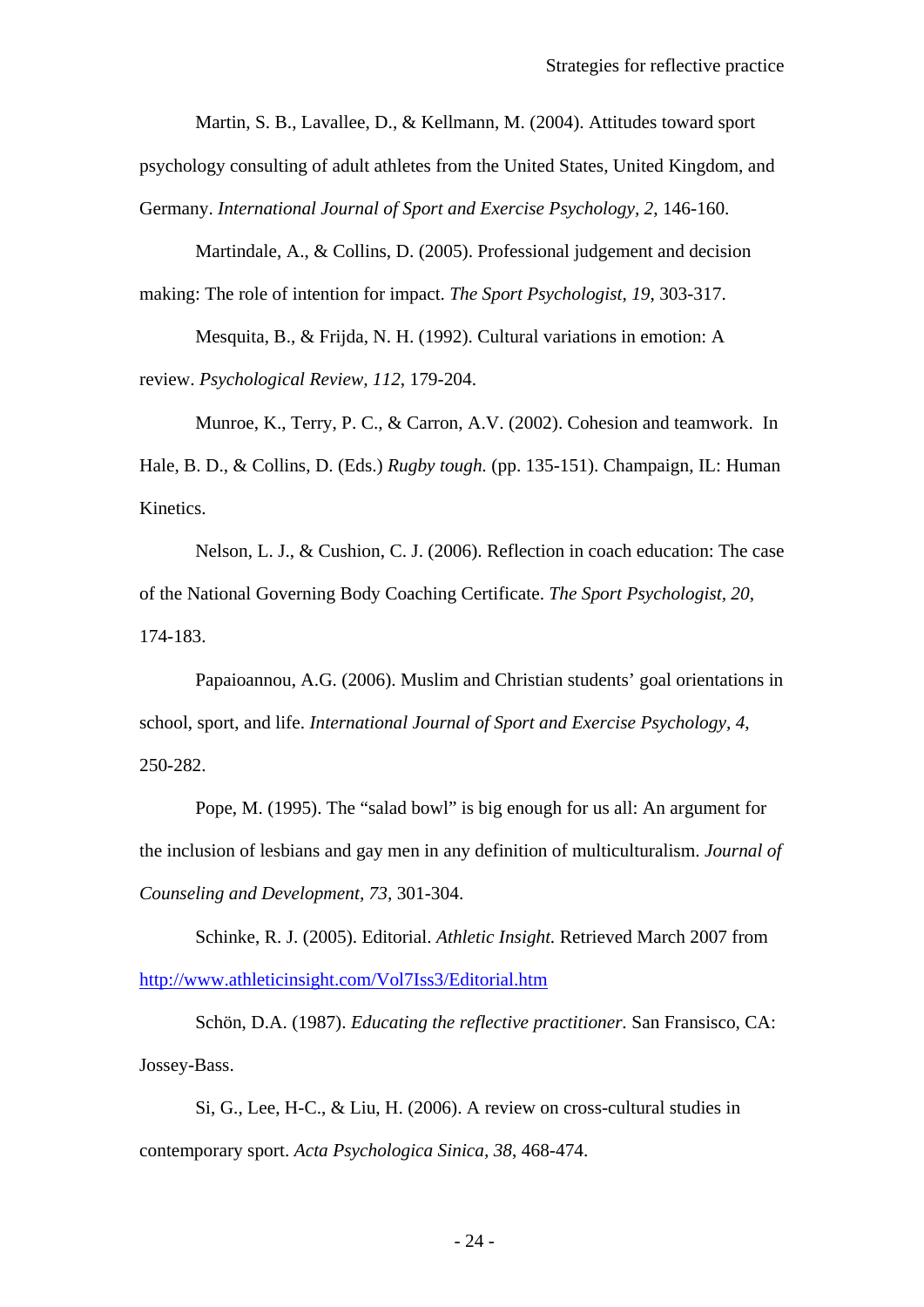Si, G., Rethorst, S., & Willimczik, K. (1995). Causal attribution perception in sports achievement: A cross-cultural study on attributional concepts in Germany and China. *Journal of Cross-Cultural Psychology, 26*, 537-553.

Stambulova, N., Stephan, Y., & Jäphag, U. (2007). Athletic retirement: A cross-national comparison of elite French and Swedish athletes. *Psychology of Sport and Exercise, 8*, 101-118.

Terry, P. C. (1984). Coaching preferences of elite athletes competing at Universiade '83. *Canadian Journal of Applied Sports Sciences, 9,* 201-208.

Xinyi, Z., Smith, D., & Adegbola, O. (2004). A cross-cultural comparison of six mental qualities among Singaporean, North American, Chinese, and Nigerian professional athletes. *International Journal of Sport and Exercise Psychology, 2*, 103- 118.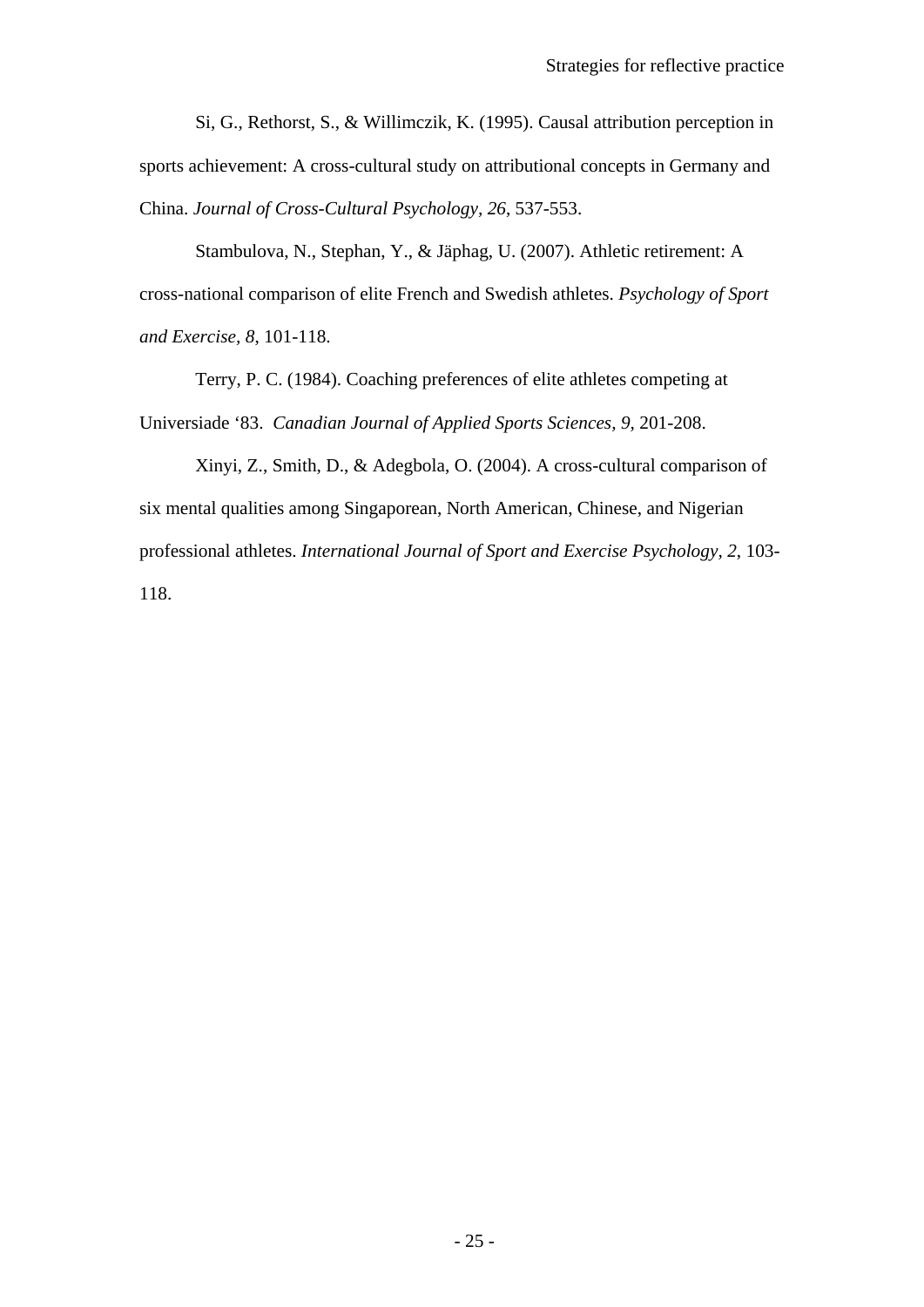Figure 1. Six-stage model of reflection (from Anderson, Knowles, & Gilbourne, 2004; adapted from Gibbs, 1988)